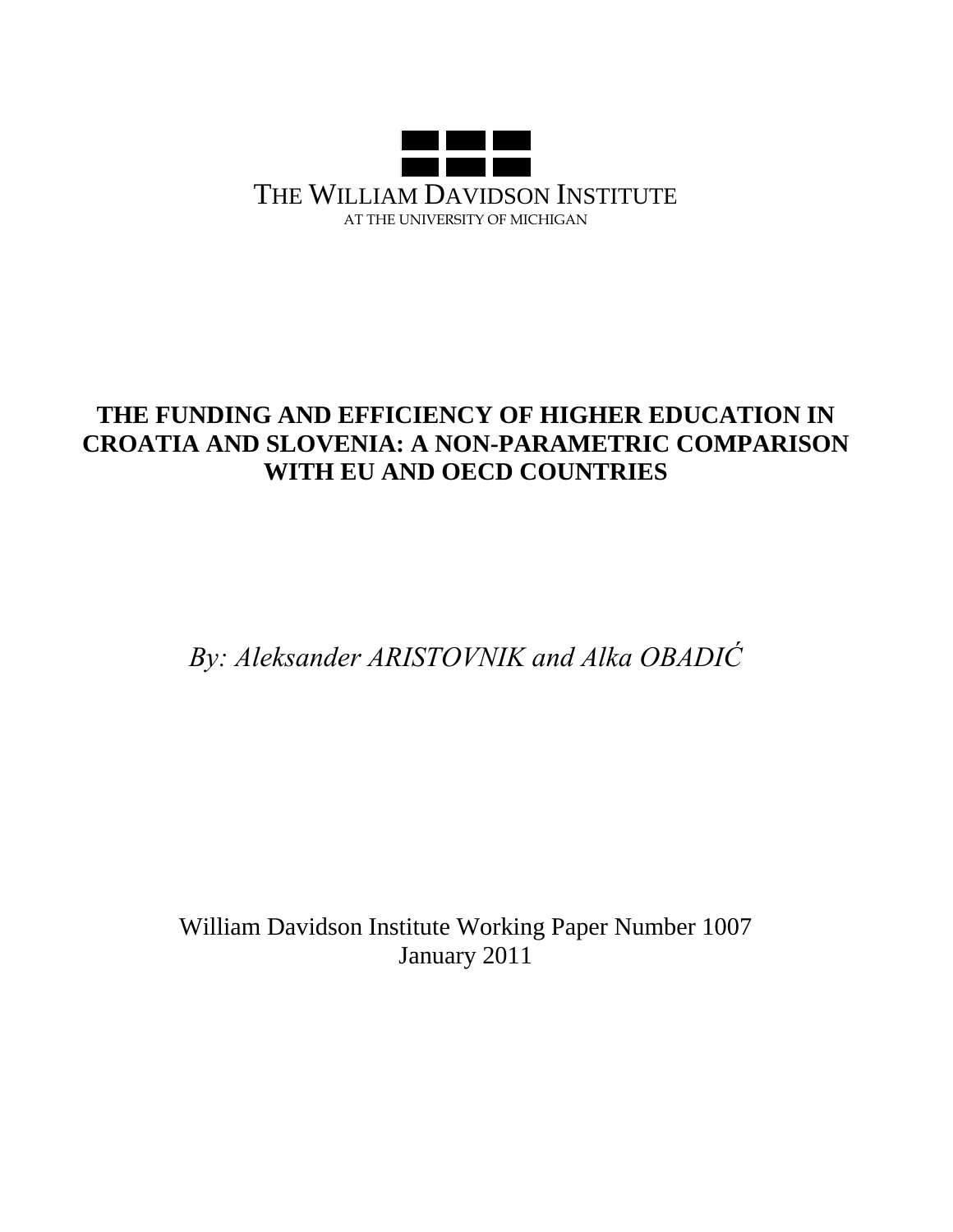## **THE FUNDING AND EFFICIENCY OF HIGHER EDUCATION IN CROATIA AND SLOVENIA: A NON-PARAMETRIC COMPARISON WITH EU AND OECD COUNTRIES**

#### **Aleksander ARISTOVNIK, Ph.D., Assistant Professor**

Faculty of Administration, University of Ljubljana Gosarjeva 5, SI-1000 Ljubljana Phone: +386/1/5805-548 E-mail address: aleksander.aristovnik@fu.uni-lj.si

#### **Alka OBADIĆ, Ph.D., Associate Professor**

Faculty of Economics & Business – Zagreb, University of Zagreb Sq. J.F. Kennedy 6, HR-10000 Zagreb Phone: +385/1/2383-147 E-mail: aobadic@fzg.hr

#### *ABSTRACT*

*The paper applies a non-parametric approach, i.e. data envelopment analysis (DEA), to assess the relative technical efficiency of higher education across countries, with a particular focus on Croatia and Slovenia. When estimating the efficiency frontier we focus on measures of quantities outputs/outcomes. The results show that the relatively high public expenditure per student in Croatia should have resulted in a better performance regarding the outputs/outcomes, i.e. a higher rate of higher education school enrolment, a greater rate of labor force with a higher education and a lower rate of the unemployed who have a tertiary education. On the other hand, regardless of the input-output/outcome mix, the higher education system in Slovenia is shown to have a much higher level of efficiency compared to both Croatia and many other comparable EU and OECD countries.* 

*Key words:* higher education, funding, efficiency, DEA, Croatia, Slovenia, EU, OECD

*JEL classification:* I21, J24, H52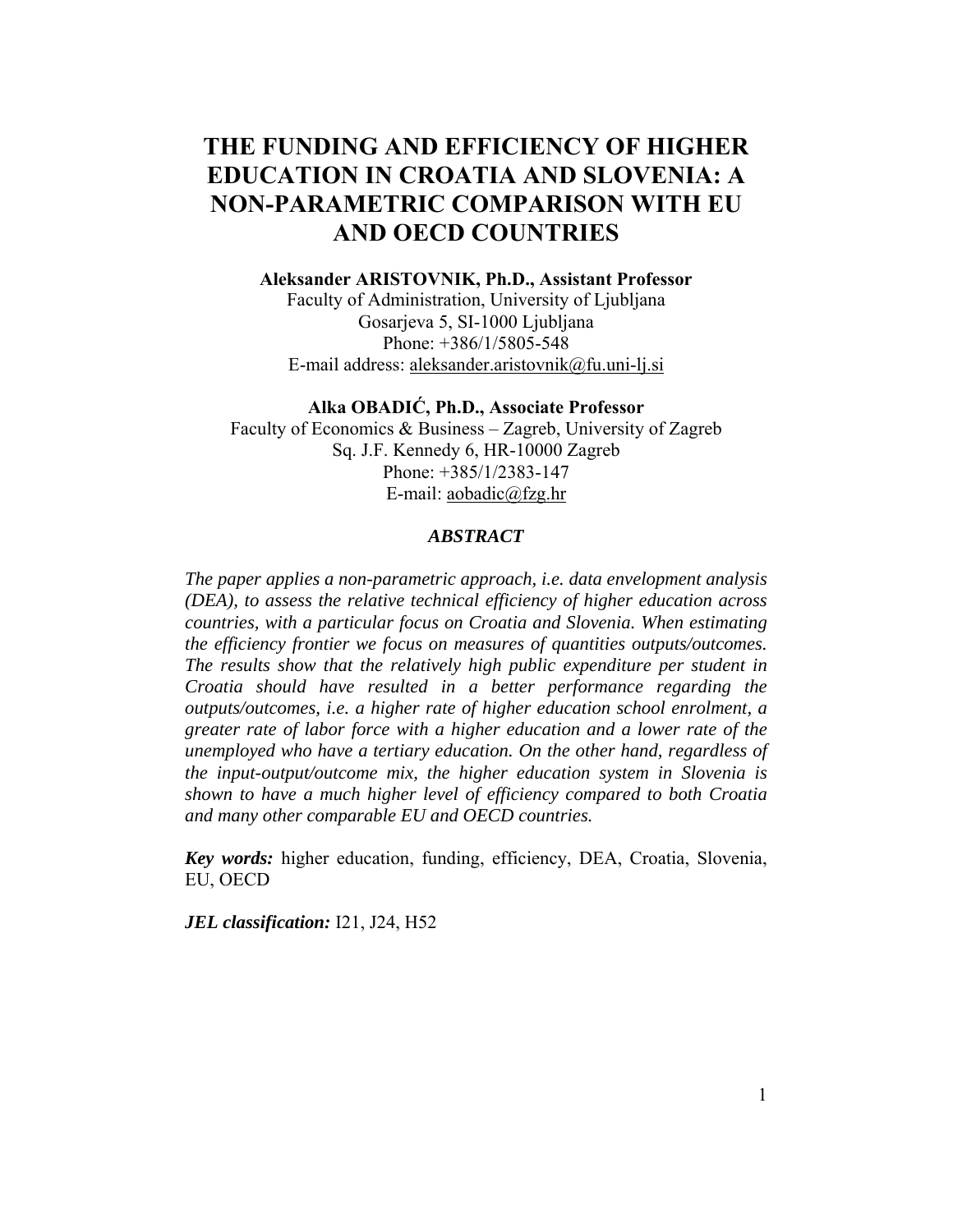### **1. INTRODUCTION**

 $\overline{a}$ 

It is acknowledged around the world that investing in higher education is a good thing for the economy and society. Greater investment in universities increases the quality and quantity of highly educated graduates. Tertiary education<sup>1</sup> covers a wide range of programs and overall serves as an indicator of the advanced skills produced by different countries. The attainment of an upper secondary education has become the norm in most countries today. In addition, the majority of students are graduating from upper secondary programs designed to provide access to tertiary education, in turn leading to increased enrolments at this higher level. Countries with high graduation rates at the tertiary level are also those most likely to develop or maintain a highly skilled labor force (OECD, 2009a, 64). The emerging knowledgebased information society requires a large supply of highly skilled people. There is strong demand for tertiary graduates (especially in the fields of science and engineering, along with other fields like languages and economics) in the economy. The characteristics of the higher education (HE) sector make it difficult to measure efficiency: it does not make a profit; there is an absence of output and input prices; and higher education institutions (HEIs) produce multiple outputs from multiple inputs (Johnes, 2006, 273).

Moreover, tight budgets and demanding citizens are increasingly pressuring governments to show they are giving good value for money. Providing information about public sector performance can satisfy the public's need to know and can also be a useful tool for governments to evaluate their performance. In this respect, the efficiency of higher education systems in Croatia and Slovenia is computed using the non-parametric approach of data envelopment analysis (DEA) to capture the different dimensions of two systems in one rating and to measure their relative efficiency. The paper assesses the relative efficiency of government spending on higher education. The performance of higher education is measured by how well it transforms inputs into outputs. This is the first time DEA estimations have been used to measure the performance of HE systems in these two countries on the macroeconomic level by using a wide range of inputs and outputs/outcomes.

The paper is divided into four main parts. After the introduction, the system of higher education in Croatia and Slovenia, including a descriptive analysis of the main input and output/outcome variables, is briefly summarized in the second part. The third part clarifies non-parametric methods for measuring higher education performance and examines efficiency effects of higher education attainment and reports the results. Conclusions regarding the

 $<sup>1</sup>$  The levels of the tertiary education or higher education system are divided in this article</sup> according to the International Standard Classification of Education (ISCED). For more details, see: http://www.uis.unesco.org/glossary/Term.aspx?name=ISCEDlevels&lang=en, (accessed 2 November, 2010.)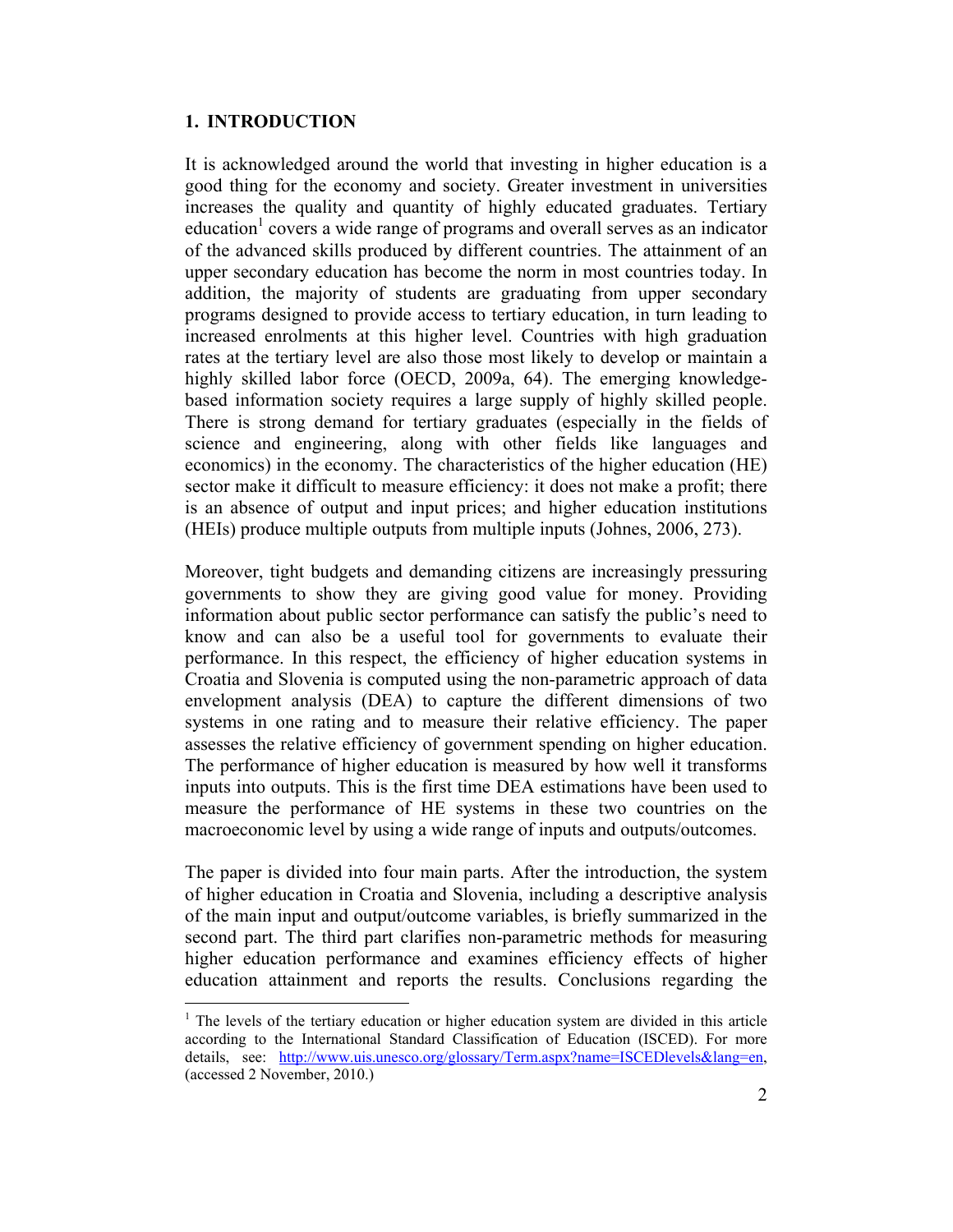efficiency of the Croatian and Slovenian higher education sectors are drawn in the fourth part.

## **2. DESCRIPTIVE ANALYSIS OF THE INPUTS AND OUTPUTS/OUTCOMES OF TERTIARY EDUCATION IN CROATIA AND SLOVENIA**

Croatian GDP per capita has been relatively low compared to Slovenian or other European countries. One of the many explanations of this difference could be the effectiveness and efficiency of the country's education system. From this perspective, universities generate spill-over effects from their academic research and teaching, thereby stimulating economic growth (Audretsch et al., 2003). Indeed, the close nexus between the university system and economic growth has seen significant attention being paid to the efficiency and quality of Croatian universities. The majority of Croatian and Slovenian universities are government-owned and largely funded by the Ministry of Education and Science<sup>2</sup>. Universities are autonomous bodies established by legislation allowing considerable freedom in their activities. The next section describes the Croatian and Slovenian tertiary systems in more detail.

## **2.1. The Higher Education Systems of Croatia and Slovenia**

Tertiary education (TE) institutions in Croatia encompass universities, polytechnics and schools of professional higher education. Universities may include faculties and academies of arts as legal entities, and may establish a number of other constituent units (departments, institutes etc.). In contrast, polytechnics and professional higher education schools may not establish other TE institutions (MoSES, 2007, 33). There are seven public universities and two private universities and 16 private two-, three- or four-year colleges, polytechnics, or academic programs. The central government funds public tertiary education, although management is fully decentralized to the level of individual institutions (WB, 2008a, 107-109). On the other hand, the higher education system in Slovenia is currently based on four universities with 49 faculties, three art academies or professional colleges, and 30 individual higher education institutions generally established as private institutions. The funds for financing academic activity are allocated from the national budget as aggregate funds for a university or an independent higher education institution (integral financing) and take into consideration the field of study and the numbers of enrolled students and graduates from regular first- or second-degree studies (MHEST, 2010a).

 $\overline{a}$ 

 $2$  Observing the higher education institutions as a whole, the ratio of public funds used exceeds 70%, in extreme cases – mainly in Scandinavia – it can reach even 97-98%. It is fair to ask why the state finances universities and colleges to such a high extent, that is, why the state should have a role in higher education (Tóth, 2008, 79).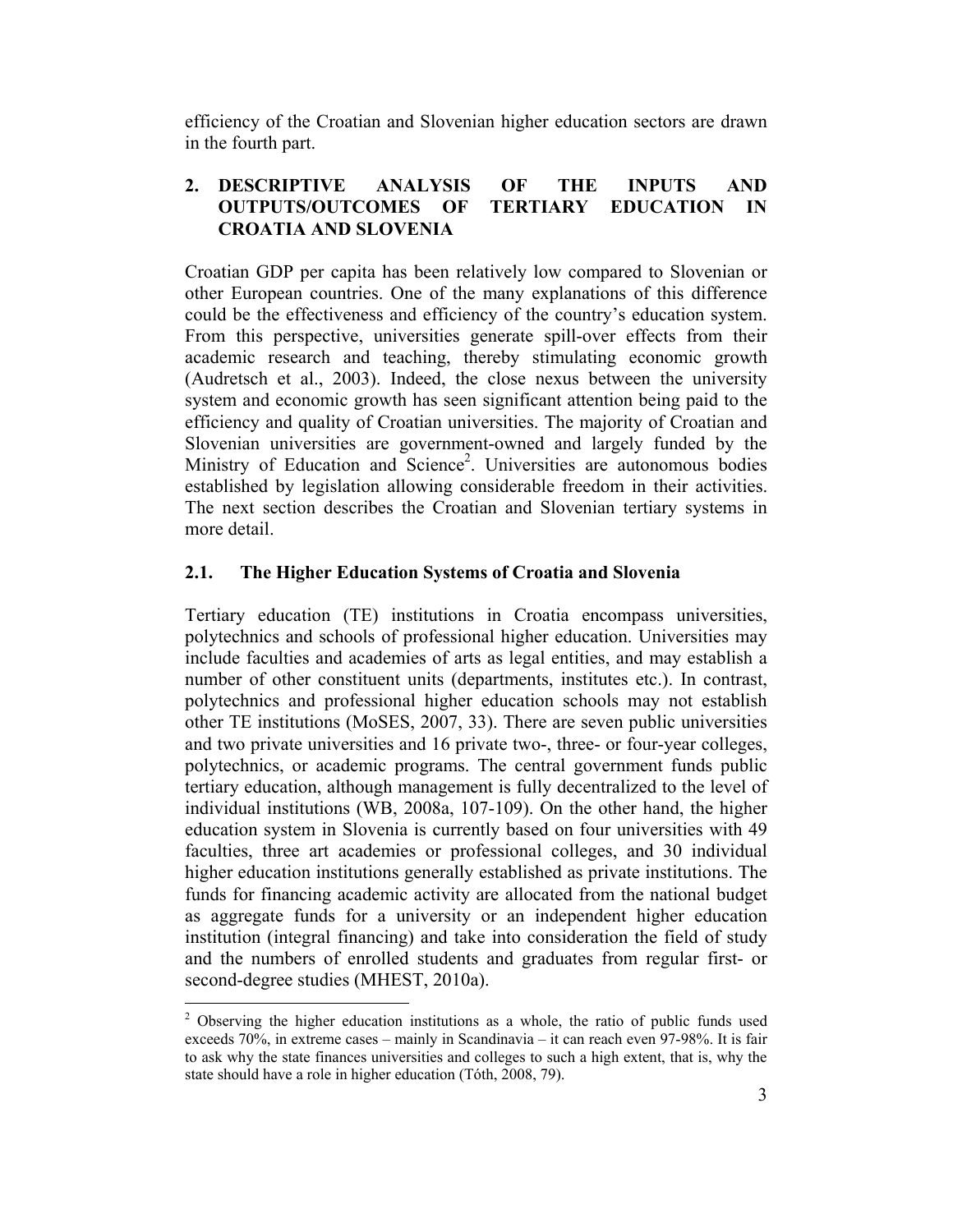Education expenditure in both countries is financed by two distinct types of funding: public funding (public expenditure) and private funding. In all EU countries, public financing accounts for at least 75% of education expenditure when taking all education levels together (Eurostat, 2009, 129). However, since the early 1980s changes in the direction of diversified sources have been observed, with an emphasis on student contributions (Bevc, Uršič, 2008, 233). Namely, higher education has expanded and today is in need of better quality. The OECD believes that graduates should contribute to the cost of their tuition – balanced by measures to support students from poor backgrounds (OECD, 2006). The amounts allocated to institutions often only partly cover tuition  $costs<sup>3</sup>$  at the ISCED level 5. A distinction may be drawn between two major categories of contribution that are sometimes combined, namely administrative fees and tuition fees. It should be noted that the current trend in Europe regarding contributions to tertiary education is to apply tuition fees. However, Slovenia was to abolish the payment of all tuition fees for ISCED level 5 programs by 2009. Where tuition fees have to be paid by state-subsidized students, they range from under PPS EUR 200 (for some programs in Belgium) to over PPS EUR 1,000 for all programs at ISCED level 5 in the Netherlands and the United Kingdom (except Scotland) (Eurostat, 2009, 144). There is, to use an example, no tuition fee in Scandinavia (the principle of the welfare state) because it has not been discussed (Bevc, Uršič, Čok, 2010, 38).



Figure 1. Tertiary graduates (by ISCED levels 5 and 6 per 1,000 population aged 20-29/25- 34), 2000-2007

 $\overline{a}$ 

Note: \* estimates

 $3$  Tuition fees are generally higher than other forms of contribution: the annual administrative fees reported are never above the PPS EUR 200 (Eurostat, 2009, 145).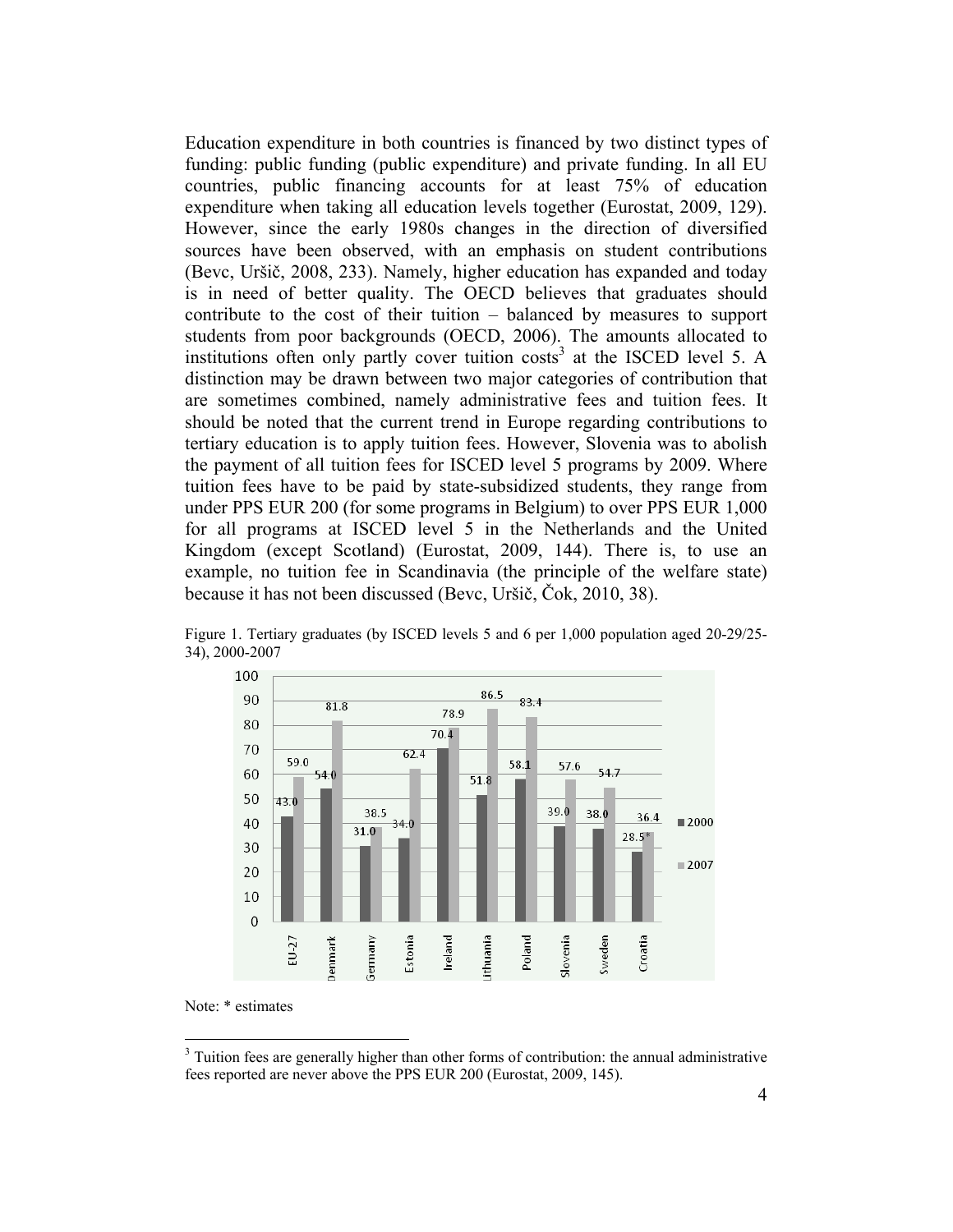Source: Eurostat according to the European Commission (2009)

The total number of tertiary graduates has grown in the EU-27 since 2000 by 35% or 4.3% per year and hence twice as fast as the general student population. Of course, one reason for this is the Bologna Process, with a higher share of students taking second degrees (European Commission, 2009, 59). The overall growth in graduates was particularly strong (over 10% per year) in Romania, the Czech Republic and Slovakia in the 2000-2007 period (see Figure 1).

In both Croatia and Slovenia higher education institutions provide degree study programs established under the Bologna Declaration. In fact, the number of students admitted is restricted due to the limited number of places available in specific study programs. The tertiary education systems of both countries began functioning according to the Bologna Process in the 2005/2006 academic year. Flexible and dynamic tertiary institutions are major players when it comes to integrating their tertiary systems into the European Higher Education Area (EHEA) and the European Research Area (ERA) (MoSES, 2007, 22). Resource problems have arisen during implementation so it remains to be seen if the Bologna Process can tackle both countries' chronic problems of high tertiary drop-out rates and long completion periods.

Countries that produce a high number of graduates per 1,000 young people (> 80) include Denmark, Lithuania and the UK. Slovenia performs close to the EU-27 average while Croatia produces relatively few graduates each year (< 40/1000 young people) like other countries such as Germany, Italy, Cyprus and Austria. The next figure (see Figure 2) presents tertiary education (ISCED 5 level) graduates in Croatia and Slovenia from 1995 to 2008.



Figure 2. Higher education graduates in Croatia and Slovenia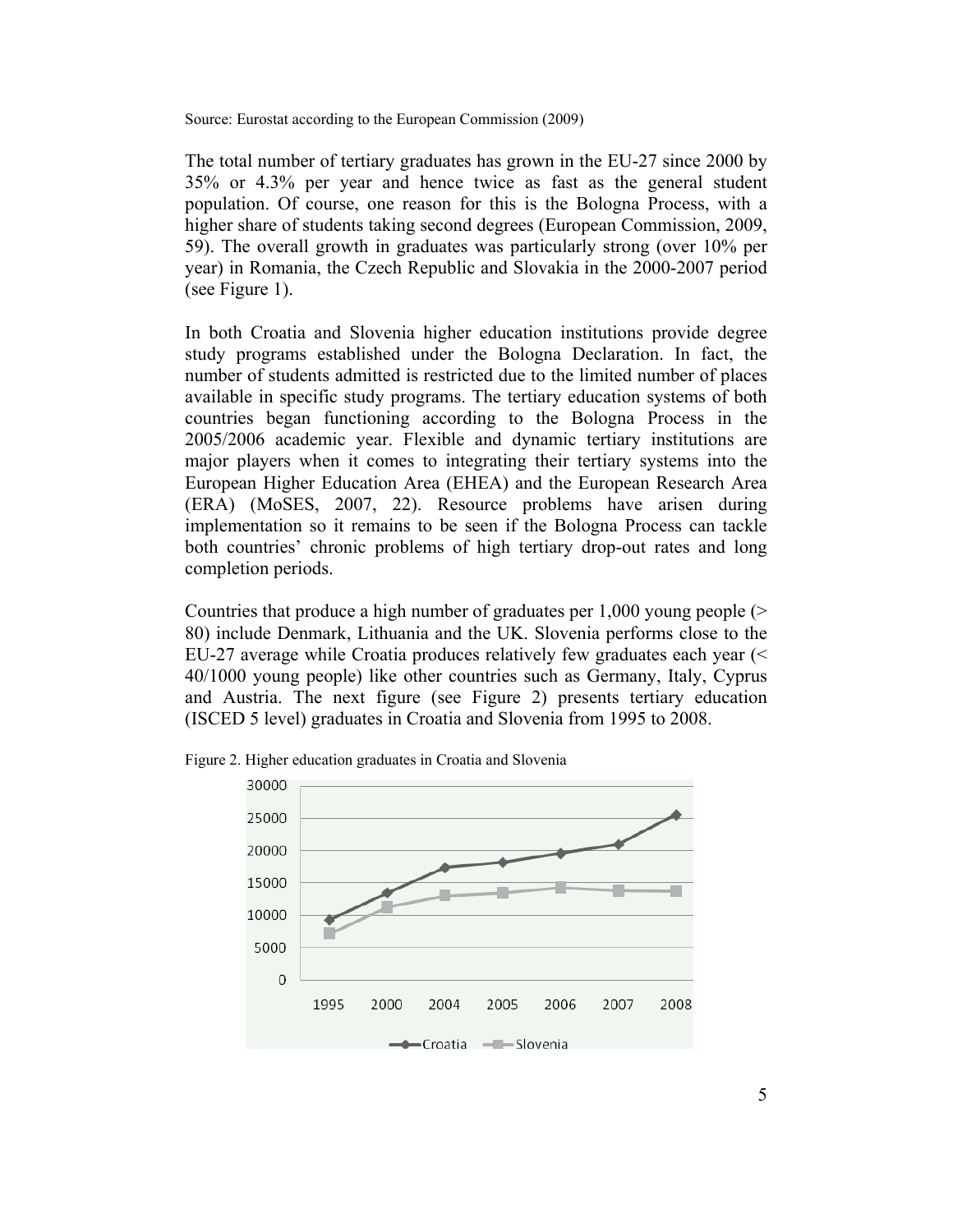Sources: Statistical Yearbook 2009, Croatian Central Bureau of Statistics; Statistical Yearbook of the Republic of Slovenia 2009, SORS (2009)

It is evident that the number of graduates in Croatia has gone up significantly after 2006 when at the same time the equivalent figure has declined in Slovenia. In 2008 the median age of a student in Croatia was 20.8, namely lower than the EU-27 average (22.1), whereas the Slovenian median age was 22.2 (Eurostat, 2010a). The next part of the article explores the input and output variables of the Croatian and Slovenian tertiary system that are later used in our research analysis.

### **2.2. Tertiary education expenditure**

As mentioned, the main inputs for the education system in Croatia and Slovenia are public expenditures. Public expenditures for higher education in Croatia are less than those in the EU-27 and Slovenia, which are nearly the same. Private spending on education in Croatia accounts for around 0.75% of GDP compared with ratios of around 0.4% in the EU-15 and EU-25. Despite the relatively high private spending on education there are very few private schools, although there is a growing number of private pre-school providers. School enrolment at the tertiary education level in Croatia is almost half that seen in Slovenia. Although the completion rates are low, in 2008 the number of tertiary education graduates in Croatia was higher than in Slovenia (see Table 1). While the number of graduates is rising, there is still a mismatch between skills demanded by the market and the skills produced by the education system (World Bank, 2008a, 104).

| Slovenia, EU-27 and OECD |                                                                                                         |                                                                                                   |                                                                              |                                                                                                     |                                                                                      |  |
|--------------------------|---------------------------------------------------------------------------------------------------------|---------------------------------------------------------------------------------------------------|------------------------------------------------------------------------------|-----------------------------------------------------------------------------------------------------|--------------------------------------------------------------------------------------|--|
|                          | <b>Total</b><br><b>Public</b><br><b>Spending</b><br>on<br><b>Education</b><br>in 2007 ( $\%$<br>of GDP) | <b>Public</b><br><b>Expenditure</b><br>on Higher<br><b>Education</b><br>in 2007 ( $\%$<br>of GDP) | <b>School</b><br><b>Enrolment</b><br><b>Tertiary in</b><br>2007 (%<br>gross) | <b>Graduates</b><br>of Tertiary<br><b>Education</b><br>$(25 to 29)$ in<br>2008 (% of<br>population) | Labor<br>Force with<br>a Tertiary<br><b>Education</b><br>in 2005 ( $\%$<br>of total) |  |
| Croatia                  | 4.1                                                                                                     | 0.8                                                                                               | 44.1                                                                         | 20.7                                                                                                | 18.2                                                                                 |  |
| Slovenia                 | 5.2                                                                                                     | 1.0                                                                                               | 88.0                                                                         | 20.1                                                                                                | 21.0                                                                                 |  |
| EU-27                    | 5.0                                                                                                     | 1.1                                                                                               | 67.0                                                                         | 38.2                                                                                                | $23.2*$                                                                              |  |
| <b>OECD</b><br>.         | 5.2                                                                                                     | 1.0                                                                                               | 72.0                                                                         | 38.0                                                                                                | $26.1*$                                                                              |  |

Table 1. Higher Education Indicators – Expenditure, Output and Outcomes in Croatia, Slovenia, EU-27 and OECD

Note: \* Figure for 1999-2007 average.

average

 Sources: Eurostat (2010b); OECD (2009a), OECD (2010), UNESCO (2010); World Bank (2010).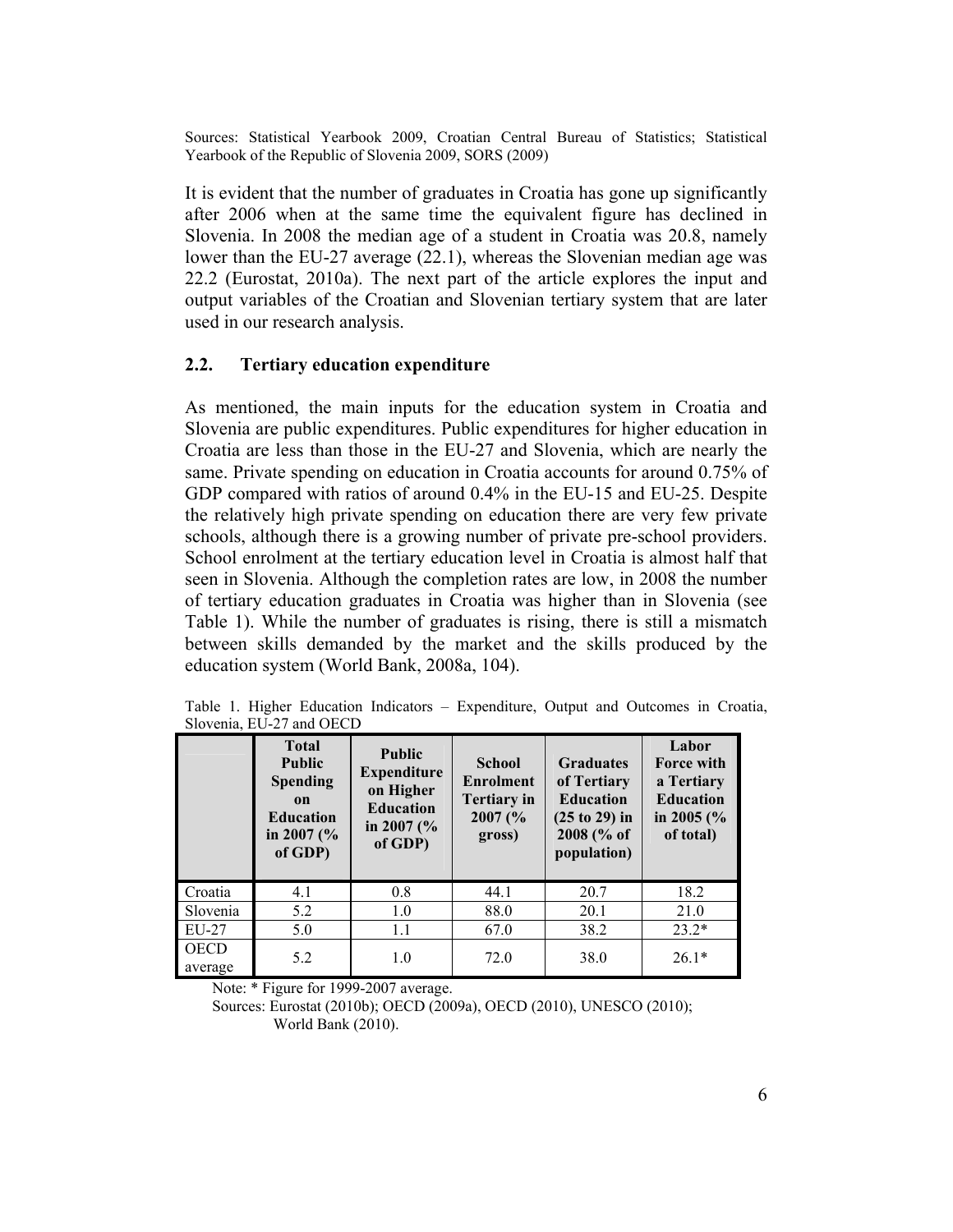Overall public expenditure on education as a share of GDP in both countries is comparable with the EU average. Slovenian government expenditure on higher education has shown a positive trend in recent years, with nominal expenditures tending to increase faster than the inflation rate. The total amount of government expenditure rose by 5.9% in 2005 and 7.2% in 2006, while the amount of funds for educational purposes went up by  $6.4\%$  and 8.4%, respectively, in the same years (Tajnikar, Debevec, 2008, 290).

By contrast, expenditure at the higher education level in Croatia is far behind that in the EU and Slovenia (see Figure 3). The Croatian higher education system currently has too little by way of assured financial funds compared to European standards. The amount of outlays on tertiary education as a percentage of GDP in 2007 was 0.81%, namely, much lower than the EU average (1.3%).



Figure 3. Expenditure on higher education in Croatia and Slovenia (public expenditure as % of GDP), 1999-2007

Note: \* estimates; own calculations

Sources: Statistical Yearbook 2009, Croatian Central Bureau of Statistics; Statistical Yearbook of the Republic of Slovenia 2009, SORS (2009)

Then again, the data show that in the peak year of 2000 in Croatia public expenditure per student as a percentage of GDP per capita was almost twice the level in OECD countries (see Figure 4). Real per student spending on tertiary education dropped after that, although it is still higher than the average for the OECD and Slovenian comparators. The following figure sets out comparative figures for public expenditure per student in tertiary education for Croatia, Slovenia and OECD countries.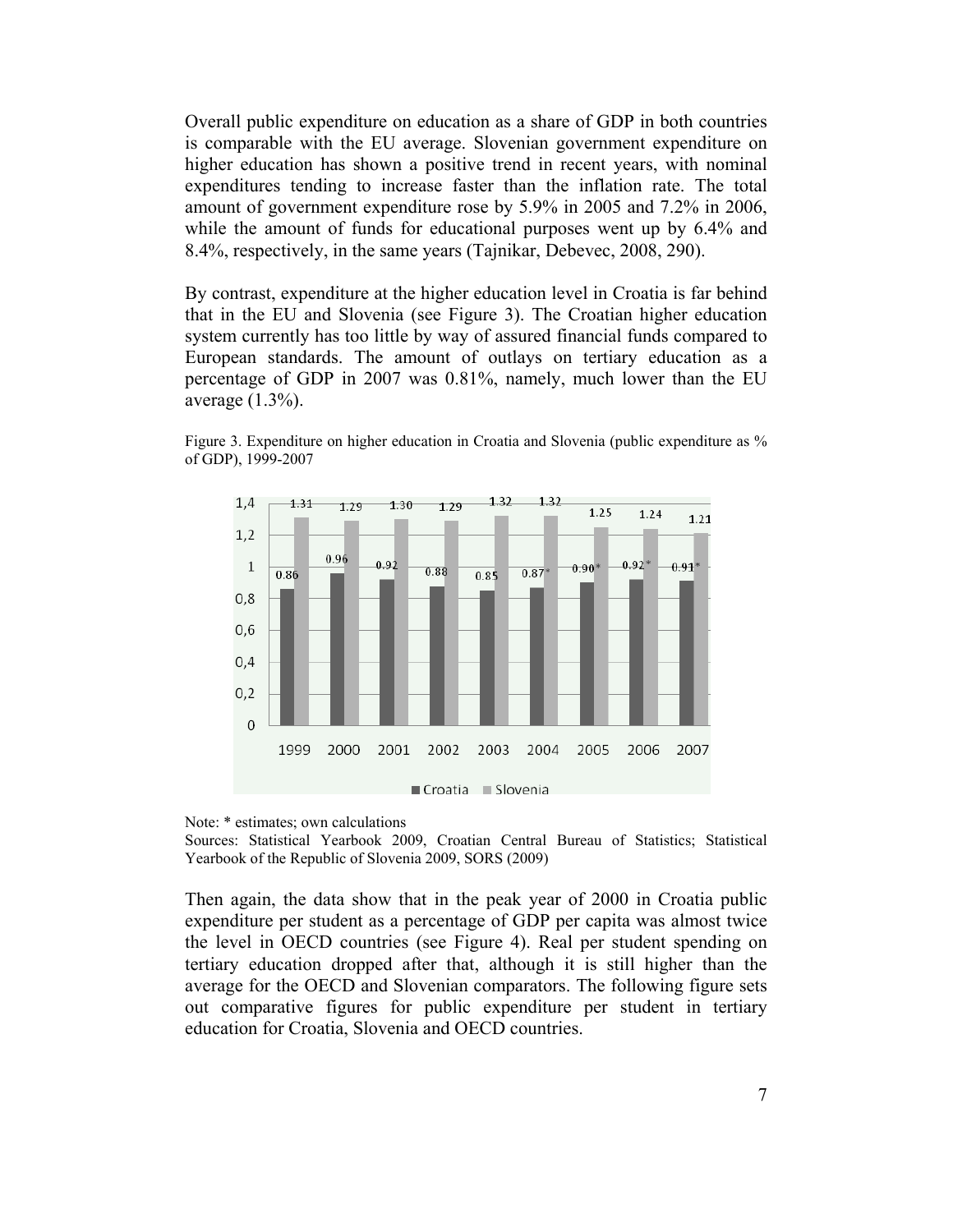

Figure 4. Public expenditure per student as a % of GDP per capita, tertiary (1999-2007 averages)

Source: UNESCO, 2010.

The main characteristics of Croatian education financing are: chronic underfunding, a lack of equity and transparency in budgetary allocation, an unbalanced structure of the education budget in terms of categories of expenditure and source of funds, and a lack of synergy (legislative, professional and institutional) for system change. The 4.1% of GDP share of total education expenditure in 2007 is well below the European average (5.0%), and the current level of funding is insufficient to support the reform process. Physical conditions vary widely from institution to institution, but facilities are often inadequate (OECD, 2001).

Conversely, the main objective of financing higher education institutions in Slovenia is to implement the goals of the national higher education program, along with respecting these institutions' autonomy in terms of the independent formulation of their institutional strategy and how they define the ways to achieve the set goals. The mechanisms of financing using public funds should enable higher education institutions to independently adopt decisions on expenditure and sustainable asset management. An important mechanism for ensuring the financial autonomy of higher education institutions is the integral (lump sum) financing of their academic activity. In the future, an internationally comparable share of GDP will have to be appropriated for the higher education and scientific and research activity of higher education institutions in Slovenia, meaning that the total funds allocated to higher education activity will have to rise (MHEST, 2010b). In this context, at least 1.3% of GDP from the budget and 0.3% of GDP from other sources is planned to be provided for tertiary education in Slovenia by 2015, and a total of 2.5% of GDP by 2020, of which 2.0% of GDP would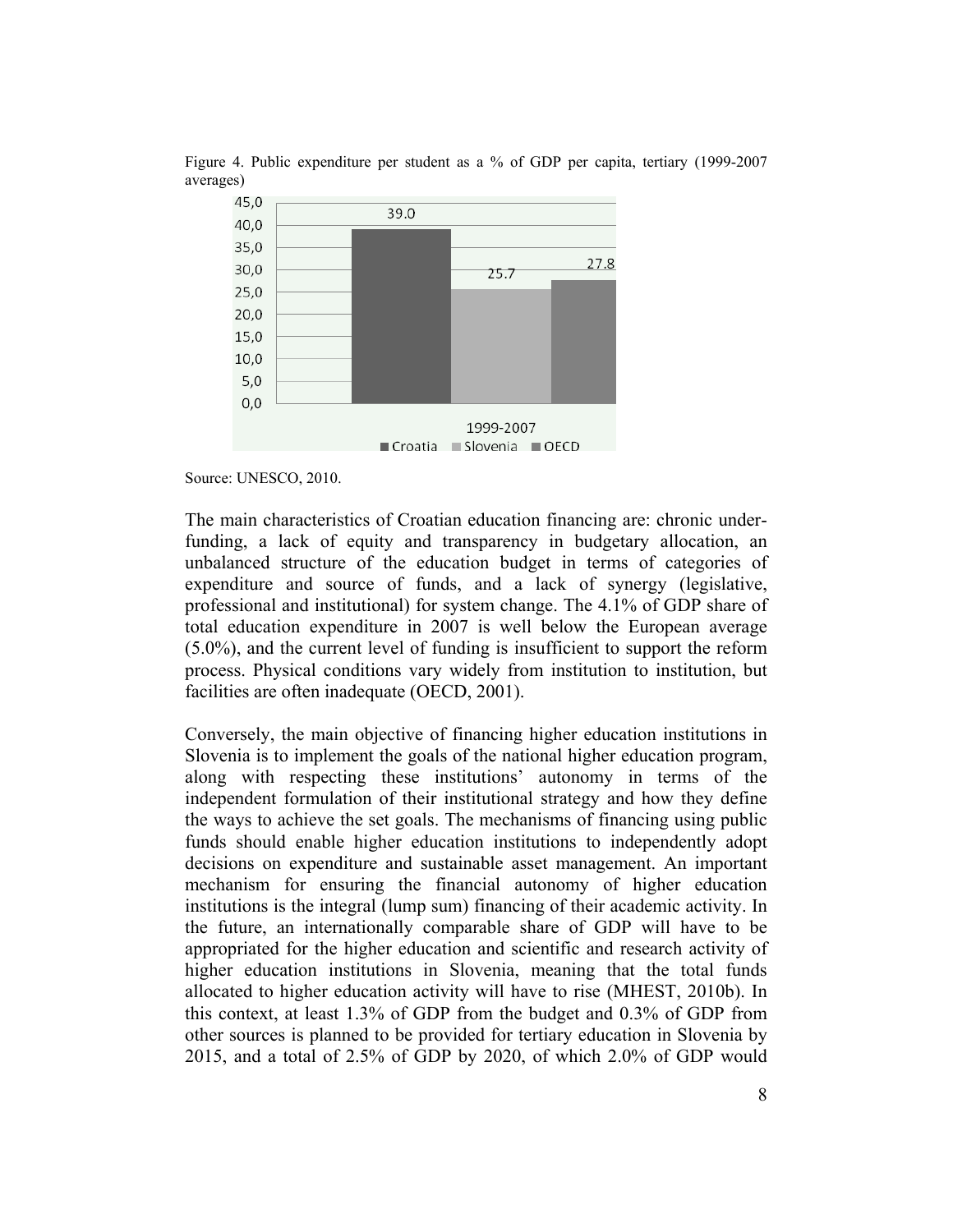come from the budget. At the same time, a new system of financing higher education would be introduced, consisting of a basic and a development pillar as of 2011.

## **2.3. Output/Outcomes**

The basic assumption is that higher education systems are multi-product organizations which "produce" at least two different outputs – research and teaching – using multiple inputs. Generally accepted outputs of the higher education production process are the number of graduates of tertiary teaching as a proxy for teaching and the number of publications as a proxy for research (Warning, 2004, 396). In the last 10 years there has been a significant increase in the number of both enrolled students and graduates in Croatia compared to Slovenia (see Figure 5), along with the number of student programs. In Croatia, almost three-quarters of young people who successfully complete secondary school commence tertiary education. These changes correlate with the enlargement and re-organization of HE institutions, primarily the establishment of polytechnics and schools of professional higher education (MoSES, 2007, 72). In this way, gross enrolment rates for the tertiary level have been improving steadily over the past few years in Croatia, albeit they are still significantly lagging behind the figures for Slovenia. Gross enrolment at the tertiary level in Croatia was 47.01% in 2007 compared to 85.47% in Slovenia.





Regarding outcomes in tertiary education, for example, although gross enrolment was about 46 percent in 2006 compared to around 53 percent in the EU-10 (Jafarov, Gunnarsson, 2008, 11), the proportion of graduates in

Source: World Bank, 2010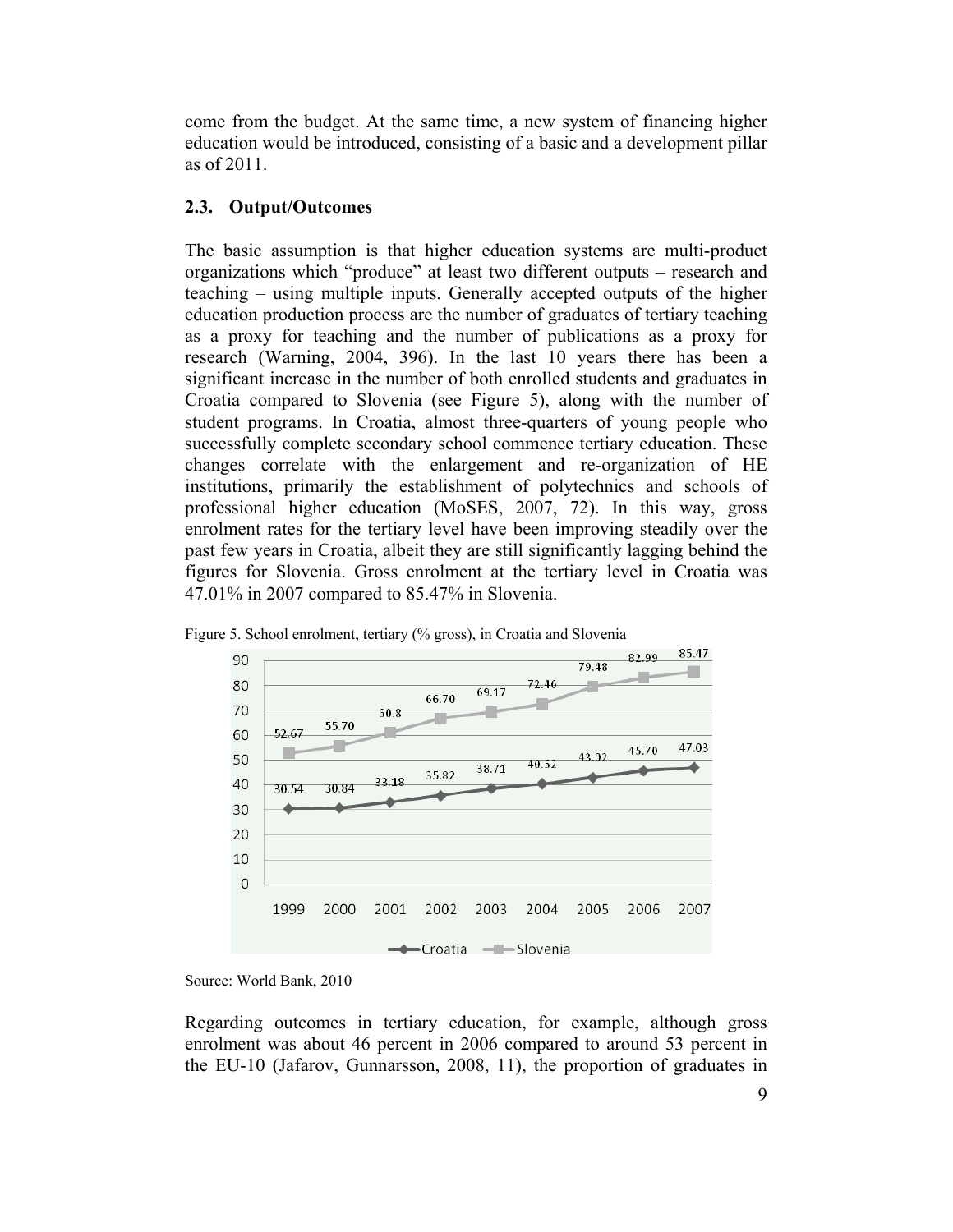Croatia is not high enough. Further, only one-third of students at the tertiary level reportedly complete their programs, with an average completion rate of 6.7 years for four-year programs (World Bank, 2008b). Non-completion rates in tertiary education were also very high, with the Ministry estimating that only one-third of all those enrolled were completing their courses of study. The serious internal inefficiencies at the tertiary level do not seem to have diminished in recent years (World Bank, 2008a, 114). The number of graduates in TE over the last 10 years has been rising constantly. A vast majority of students has finished their undergraduate programs (on average 92.3%), whereas 7.7% of students finished postgraduate studies (5.3% a Master of Science degree and 2.4% a doctoral degree). The average share of graduates in the natural sciences was only 4% and has been falling constantly since 1997 (from 4.9% to 2.9% in 2003) (MoSES, 2007, 73).

A similar situation can be found in Slovenia where the majority of graduates come from the social sciences, business sciences and law, accounting for nearly one-half of graduates at the tertiary education level; as many as 70% of them were women. The smallest number of graduates was recorded in the fields of science, mathematics and computer science as well as agriculture and veterinary medicine – just  $1,255$  (slightly less than 7% of all) graduates. An observation over time of the trend in graduate numbers at the tertiary education level in Slovenia reveals that this number oscillated around 6,000 in the 1980s and at the start of the 1990s, and then started soaring after 1994. Twelve years ago it exceeded the 10,000 limit. By 2009 the number of all graduates had doubled compared to 1996 and even tripled compared to the period before 1990 (SORS, 2010).

The gross enrolment at the tertiary level in Croatia, although rising over the last few years, stood at 45.7% in 2006 compared to 53% in the EU-8 (World Bank, 2008a, 105). In 2007 it grew further to 47% compared to 86% in Slovenia and 63% in the EU-27 (also see Figure 5). Very little is devoted to capital investments. In the tertiary sub-sector, recurrent spending dominates by consuming 96% of the budget, with a distribution between wage and nonwage costs comparable to other countries but with just 3.9% for capital investment compared to an average of 11% among both the EU-15 and recent entrants (World Bank, 2008a, 111).

At the end of the transition period leading to the tertiary education level, when most young people have finished studying, access to employment is linked to the education level attained. Those who do not complete upper secondary education are much more likely to have difficulty finding employment when they enter the labor market. In contrast, tertiary education offers a premium for most job seekers, except in Greece, Italy and New Zealand (Obadić, Broz, 2008, 55). Education yields substantial returns to the individual in terms of earnings and employability and significant gains in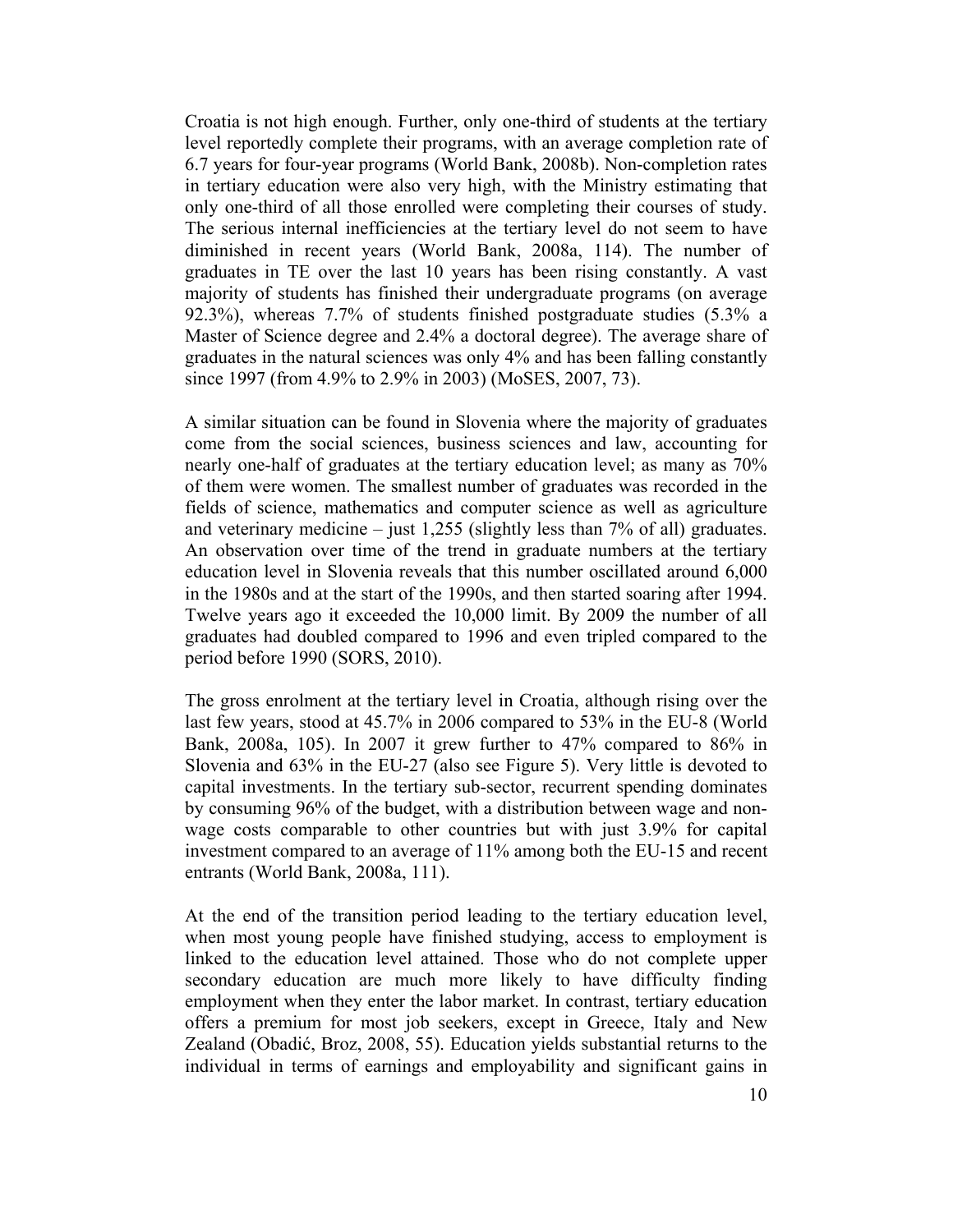economic growth and wider social benefits. Therefore, there is generally a positive relationship between educational attainment and the employment rate. In this way, those who have attained a tertiary education level have the lowest unemployment rates in the labor market. Table 3 shows the unemployment rate of those with a tertiary education from 1999 to 2007, also revealing they are much smaller for Croatia and Slovenia than in OECD countries.

|                | 1999 | 2000 | 2001 | 2002 | 2003 | 2004 | 2005 | 2006 | 2007 |
|----------------|------|------|------|------|------|------|------|------|------|
| Croatia        |      | 3.5  | 9.1  | 10   | 9.5  | 9.8  |      | 9.7  | 1.8  |
| Sloveni<br>' a | 7.0  | 4.3  |      | 3.4  | 3.2  | 8.2  | 8.6  |      | 12.5 |
| <b>OECD</b>    | 3.4  | 13.1 | 12.9 | 13.3 | 15.8 | 15.2 | 15.4 | 15.1 | 14.9 |

Table 3. Unemployment with tertiary education (% of total unemployment)

Source: World Bank, 2010

Another outcome of the higher education systems in Croatia and Slovenia is seen in the current world university rankings. Currently three worldwide university ranking initiatives are regularly published and subject to much public debate: the Academic Ranking of World Universities  $(ARWU)^4$  from Shanghai's Jiao Tong University, the World University Ranking from the Times Higher Education (THE) and the "Webometrics Ranking of World Universities", although the most regularly published are the first two.

| University                      | <b>ARWU</b> | Webometrics |
|---------------------------------|-------------|-------------|
| University of Ljubljana (SLO)   | 401-500     | 151         |
| University of Maribor (SLO)     |             | 534         |
| University of Zagreb (CRO)      |             | 1,211       |
| University of Rijeka CRO)       |             | 2,409       |
| University of Zadar (CRO)       |             | 2,520       |
| University of Primorska (SLO)   |             | 2,693       |
| University of Nova Gorica (SLO) |             | 3.295       |

Table 4. Research and university rankings in Croatia and Slovenia in 2010

Notes: "-" means not in the ranking

 $\overline{a}$ 

Sources: ARWU, 2010; THE, 2010; Webometrics, 2010

In 2010, only the University of Ljubljana is listed in the ARWU ranking which ranks the top 500 world universities. "THE" ranking prepares a list of the world's top 200 universities and the list features not a single university from Croatia or Slovenia. The last ranking, Webometrics, creates lists for the world's leading 12,000 universities. On this list Slovenian universities perform much better than Croatian ones. Unfortunately, performance rankings based on publications and citations suffer from two shortcomings:

<sup>&</sup>lt;sup>4</sup> For more details about the different university rankings, see: http://www.arwu.org/ (for ARWU), http://www.timeshighereducation.co.uk/ (for THE) and http://www.webometrics.info/ (for Webometrics).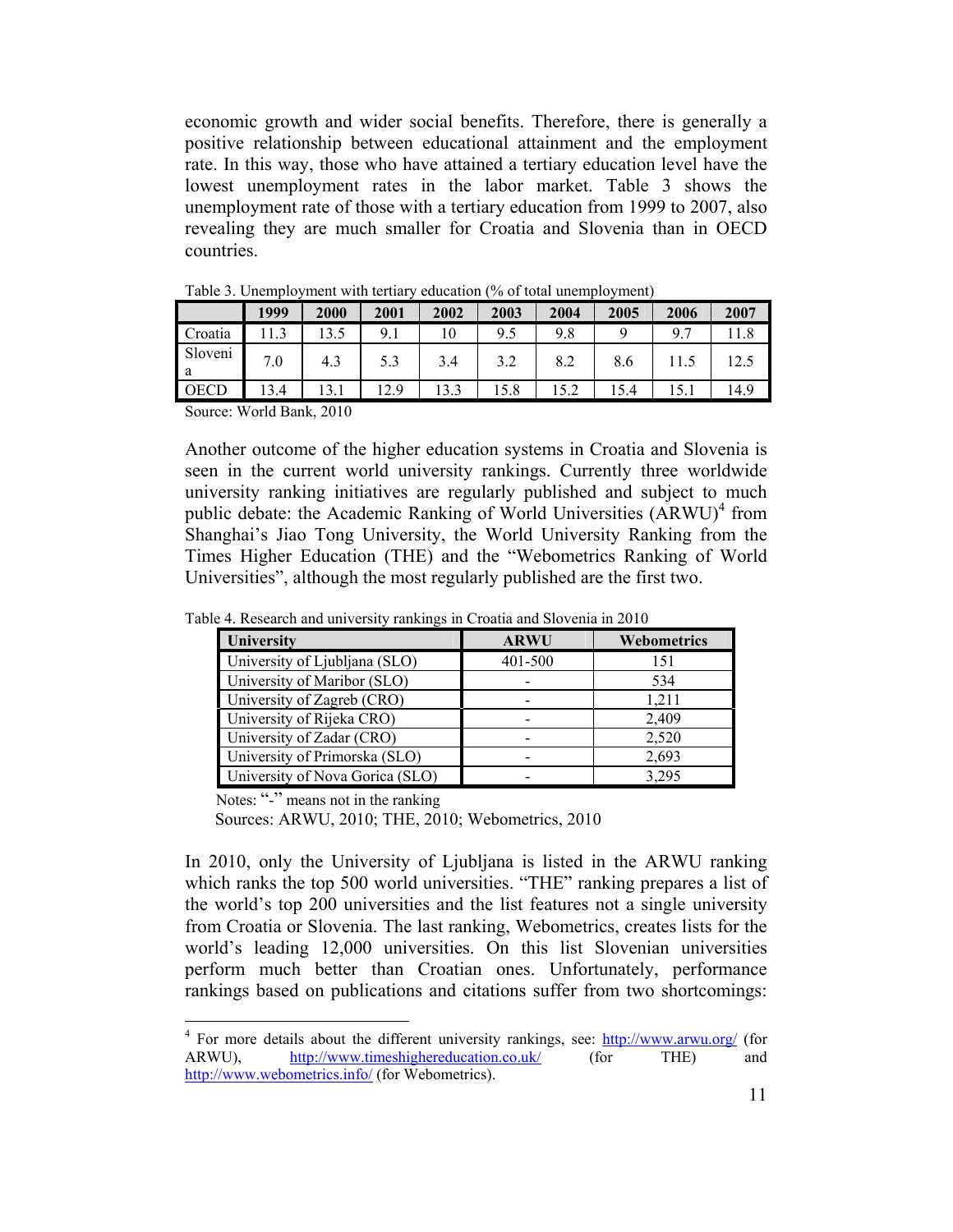first, research is not the sole purpose of a university so overall rankings should consider more than just publications; second, rankings based on publications and citations do not reflect efficiency (Warning, 2004, 396).

## **3. METHODOLOGY AND RESEARCH RESULTS**

## **3.1. Methodology and Data**

 $\overline{a}$ 

This research measures the relative (technical) efficiency of higher education in Croatia and Slovenia, as well as in comparison with other selected OECD and EU countries. Yet the characteristics of the higher education sector make it difficult to measure efficiency: it does not make a profit; there is an absence of output and input prices; and higher education institutions (HEIs) produce multiple outputs from multiple inputs (Johnes, 2006, 273). Therefore, a performance evaluation of higher education is based on multiple inputs and outputs and thus regressions based on only one output are unsuitable. To be precise, a non-parametric frontier analysis, namely data envelopment analysis (DEA), is the most recent methodology that is commonly used to examine the problems of measuring the performance of HE institutions (Athanassopoulos, Shale, 1997). Therefore, this research uses data envelopment analysis<sup>5</sup> as a methodological tool.

DEA is a non-statistical and non-parametric approach which makes no assumptions regarding the distribution of inefficiencies or the functional form of the production function (although it does impose some technical restrictions such as monotonicity and convexity). Instead, it uses the input and output data themselves to compute, employing linear programming methods, the production possibility frontier. The efficiency<sup>6</sup> of each unit is measured as the ratio of weighted output to weighted input, where the weights used are not assigned *a priori* but are calculated by the technique itself so as to reflect the unit at its most efficient *relative to* all others in the dataset. In a multi-output, multi-input production context, DEA provides estimates of the distance function which is a generalization of the single output production function (Johnes, 2006, 274).

In the first step, the frontier is drawn up by the efficient units. In the second step, hypothetical units are generated on the frontier to serve as reference

<sup>&</sup>lt;sup>5</sup> DEA was developed by Charnes, Cooper, and Rhodes (1978) following work by Dantzig (1951) and Farrell (1957), and estimates a piece-wise linear production function relative to which the efficiency of each firm or decision-making unit (DMU) can be measured (Johnes, 2006, 275).

<sup>&</sup>lt;sup>6</sup> Efficiency is defined as the relationship between inputs and outputs (outcomes), wherein monetary inputs are considered. Inputs (educational expenditure, students etc.) are "transformed" into outputs/outcomes (number of graduates, their knowledge etc.) through the "production" (pedagogic) process (Bevc, Uršič, 2008, 234).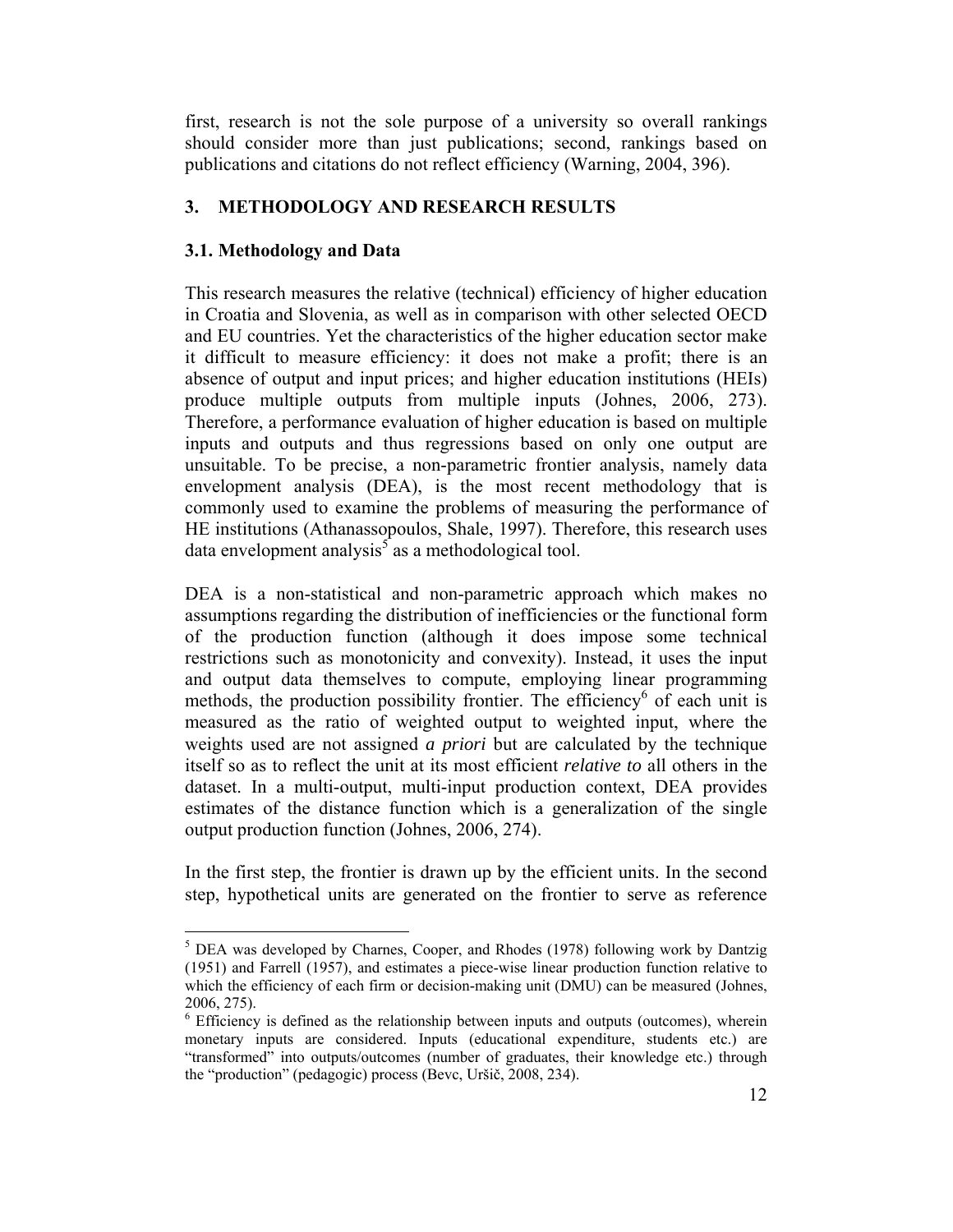units for inefficient higher education systems. These reference units are constructed as linear combinations of the most efficient units on the frontier. All inefficient units are enveloped by the frontier. On the basis of the empirical production function, in terms of best practice, DEA reveals those HE systems that are on the efficient frontier. It indicates the level of inefficiency of each system compared to the efficient systems<sup>7</sup>.

The DEA method is essentially a linear program which can be expressed as follows:

$$
\max \boldsymbol{h}_k = \frac{\sum_{r=1}^{s} \mathbb{U}_{rk} Yrk}{\sum_{i=1}^{m} \mathbb{U}_{ik} Xik}
$$
(1)

subject to

$$
\frac{\sum_{r=1}^{s} \Box u_{rk} Y r j}{\sum_{i=1}^{m} \Box v_{ik} X i j} < 1; \ j = 1, \dots, n. \quad \text{All } u_{rk} > 0. \tag{2}
$$

where *Y* is a vector of outputs; *X* a vector of inputs; *i* inputs (*m* inputs); *r* outputs (*s* outputs); *n* is the number of decision-making units (DMUs), or the unit of observation in a DEA study.

DEA fits a piecewise linear surface to rest on top of the observations. This is referred to as the "efficient frontier". The efficiency of each DMU is measured relative to all other DMUs, with the constraint that all DMUs lie on or below the efficient frontier. The linear programming technique identifies best-practice DMUs, or those that are on the frontier. All other DMUs are viewed as being inefficient relative to the frontier DMUs (Chapple, Locket, et al., 2005, 371). As already mentioned, the paper analyzes the relative efficiency of government spending on education in Croatia and Slovenia. It does so by comparing spending on these sectors and key higher education (outcome) indicators in the two countries. Relative efficiency is defined as the distance of a country's observed input-output combination from an efficiency frontier. This frontier is estimated using the DEA approach that was explained earlier and represents the maximum attainable outcome for a given input.

The data set in this research includes input data, i.e. expenditure per student, tertiary (% of GDP per capita), school enrolment (% gross), tertiary and output/outcome data, i.e. school enrolment, tertiary (% gross), labor force with a tertiary education (% of total) and the unemployed with a tertiary education (% of total unemployment) in a selected group of EU and OECD countries. In order to assess different inputs and outputs/outcome relative to technical efficiency, three models have been tested (see Table 5). The

 7 Modified according to Warning (2004, 396).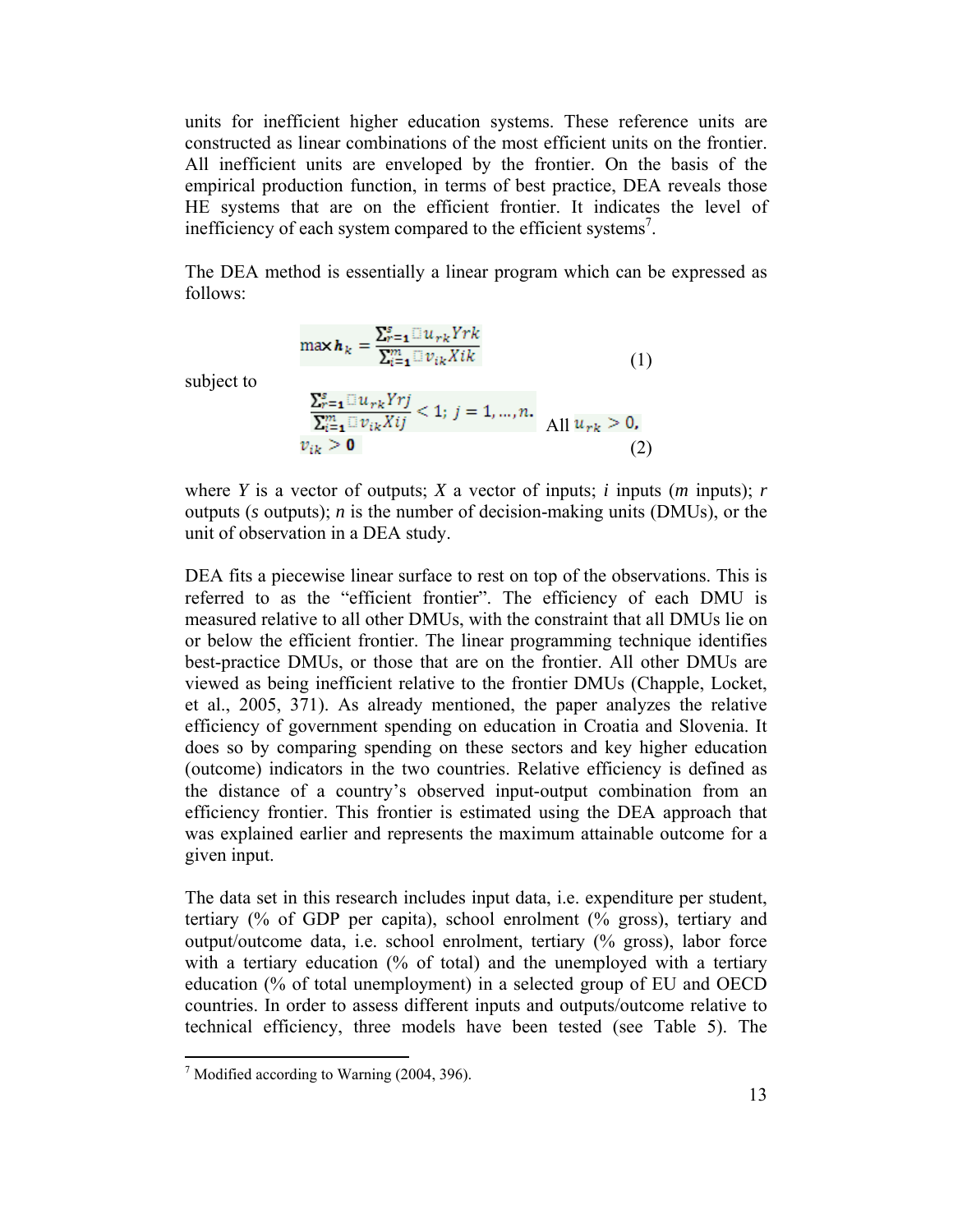program used for calculating the technical efficiencies is the DEA*Frontier*  software. The data are provided by Eurostat, the IMF, the OECD, UNESCO, and the World Bank's World Development Indicators database.

| Model | <b>Inputs</b>                                                            | <b>Outputs/Outcomes</b>                                                                                                                                                                                                               |  |  |  |
|-------|--------------------------------------------------------------------------|---------------------------------------------------------------------------------------------------------------------------------------------------------------------------------------------------------------------------------------|--|--|--|
|       | Expenditure per student,<br>$\circ$<br>tertiary $(\%$ of GDP per capita) | School enrolment, tertiary (% gross)<br>$\circ$<br>Labor force with a tertiary education<br>$\Omega$<br>$(\%$ of total)<br>Unemployed<br>with a<br>tertiary<br>$\Omega$<br>education<br>of<br>$\frac{6}{6}$<br>total<br>unemployment) |  |  |  |
| 2     | Expenditure per student,<br>$\circ$<br>tertiary (% of GDP per capita)    | School enrolment, tertiary (% gross)<br>$\circ$<br>Labor force with a tertiary education<br>$\circ$<br>$\frac{9}{6}$ of total)                                                                                                        |  |  |  |
|       | School enrolment, tertiary $\frac{6}{6}$<br>$\circ$<br>gross)            | Labor force with a tertiary education<br>$\circ$<br>$\frac{6}{6}$ of total)<br>Unemployed<br>with<br>tertiary<br>a<br>$\circ$<br>education<br>of<br>(%<br>total<br>unemployment)                                                      |  |  |  |

Table 5. Input and output/outcome set for the DEA

### **3.2. Results of Measuring Efficiency in Higher Education**

When looking at the results<sup>8</sup>, by using model 1 and applying the DEA efficiency frontier technique within a selected group of EU/OECD countries and Croatia to measure efficiency of higher education, Canada, Czech Republic, Finland, the Republic of Korea, Latvia, Lithuania, Poland, Russia, Slovakia and even Slovenia are seen as efficient. Here, the average expenditure per student, tertiary (% of GDP per capita) in the 1999-2007 period measures the input and as the output/outcome we use school enrolment, tertiary (% gross), labor force with a tertiary education (% of total, 1999-2007 averages) and the unemployed with a tertiary education (% of total unemployment, 1999-2007 averages). One can see that some countries come very close to the frontier (e.g. Hungary and Romania), while the other countries are further away and therefore less efficient (e.g. Cyprus and France) (see Table 6).

 $\overline{a}$ 

<sup>&</sup>lt;sup>8</sup> All of the results relate to DEA with an output orientation, allowing for variable returns to scale (VRS). An output orientation focuses on the amount by which output quantities can be proportionally increased without changing the input quantities used. Using an input orientation approach leads to similar efficiency results as those presented in the text.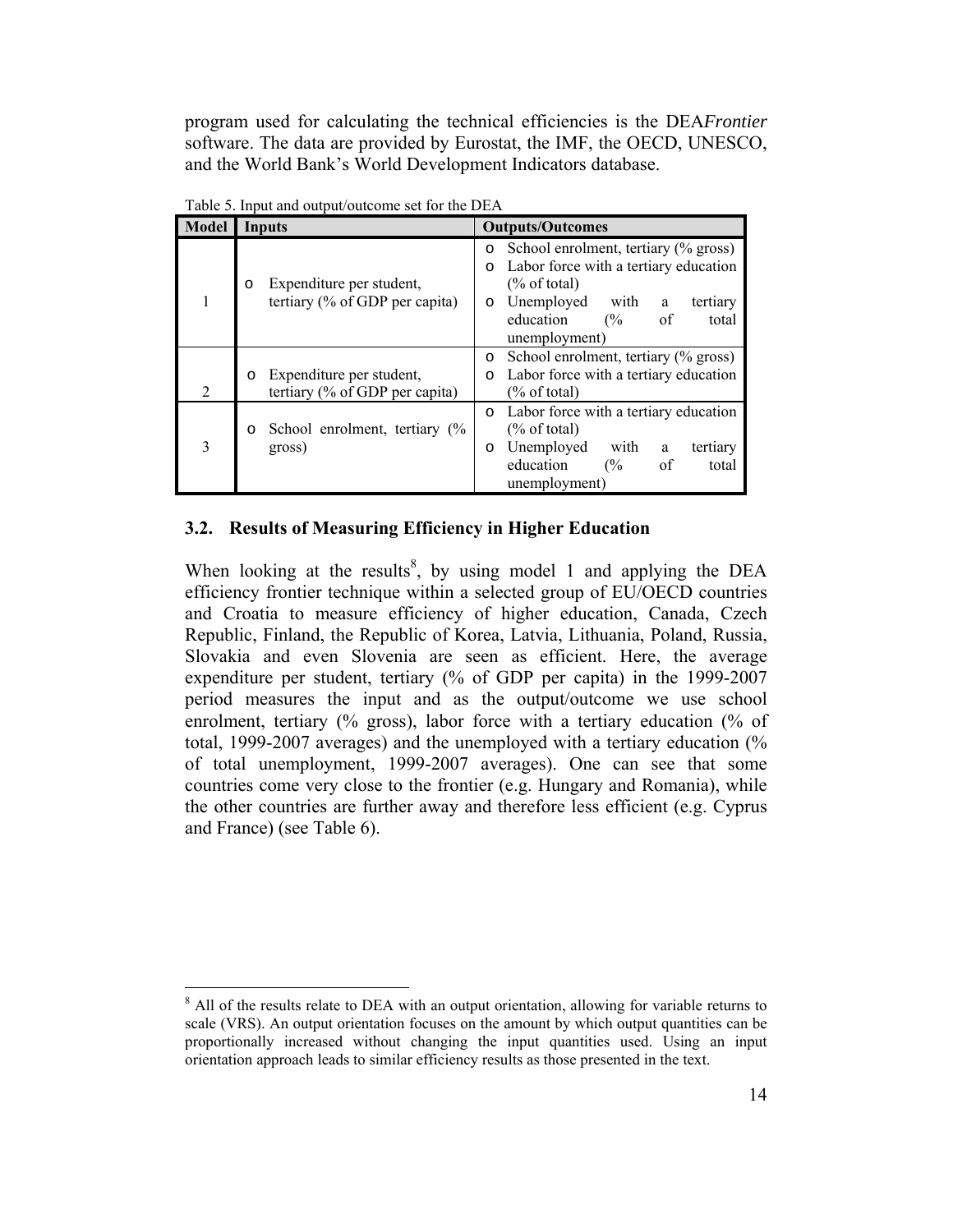| I. quartile          | II. quartile    | III. quartile  | quartile<br>IV.    |
|----------------------|-----------------|----------------|--------------------|
| Canada               | Italy           | Norway         | Cyprus             |
| Czech R.             | Ireland         | Croatia        | Mexico             |
| Finland              | Austria         | New Zealand    | Denmark            |
| Korea                | Australia       | Japan          | France             |
| Latvia               | <b>Bulgaria</b> | Sweden         | <b>Netherlands</b> |
| Lithuania            | Romania         | United Kingdom | Spain              |
| Poland               | Hungary         | Estonia        | Switzerland        |
| Russia               |                 | Portugal       | <b>Iceland</b>     |
| Slovakia             |                 | Greece         | Turkey             |
| <b>Slovenia</b>      |                 |                | Belgium            |
| <b>United States</b> |                 |                |                    |

Table 6. The Relative Efficiency of Croatia, Slovenia and EU Member States/OECD Countries in Tertiary Education – Model 1 (Distribution by quartiles of the ranking of efficiency scores)

Notes: Relative efficiency scores (Model 1) are based on expenditure per student, tertiary  $\frac{1}{2}$ of GDP per capita, 1999-2007 averages) (as input) and school enrolment, tertiary (% gross), labor force with a tertiary education (% of total, 1999-2007 averages) and the unemployed with a tertiary education (% of total unemployment, 1999-2007 averages) (as output/outcome). Thirty-seven countries are included in the analysis (EU-27, OECD and Croatia).

Sources: World Bank, 2010; UNESCO, 2010; Eurostat, 2010a; OECD, 2010; own calculations

The results of the DEA analysis (model 1) also suggest a relatively high level of inefficiency in higher education in Croatia and, correspondingly, significant room to rationalize public spending without sacrificing, while also potentially improving, higher education outputs and outcomes (see Table 1). Indeed, Croatia is ranked in the third quartile and in terms of the efficiency scores for public spending, Croatia ranks in the 69th percentile among the 37 countries. With respect to individual output/outcome indicators, Croatia's ranking is in the last quartile for higher education school enrolment, the third quartile for labor force with a tertiary education and the second quartile for the unemployed with a tertiary education. In order to become an efficient country, Croatia should significantly reduce its average expenditures on higher education per student by around 10 percentage points (to around 29% of GDP per capita), to bring it near to the OECD average level (also see Figure 4).

Further empirical analysis, now focusing on model 2, suggests even worse relative efficiency results for Croatia. When using only two outputs/outcomes, Croatia's ranking is only 32 (out of 37). Similar to the results for model 1, in order to become efficient Croatia should cut its average expenditures on higher education per student by 6.3 percentage points. In terms of the efficiency scores, the efficiency benchmark is represented by Canada, Finland, the Republic of Korea and the USA. In contrast, some new EU member states lag well behind (e.g. Slovakia, Romania and the Czech Republic). Slovenia is ranked in  $13<sup>th</sup>$  position and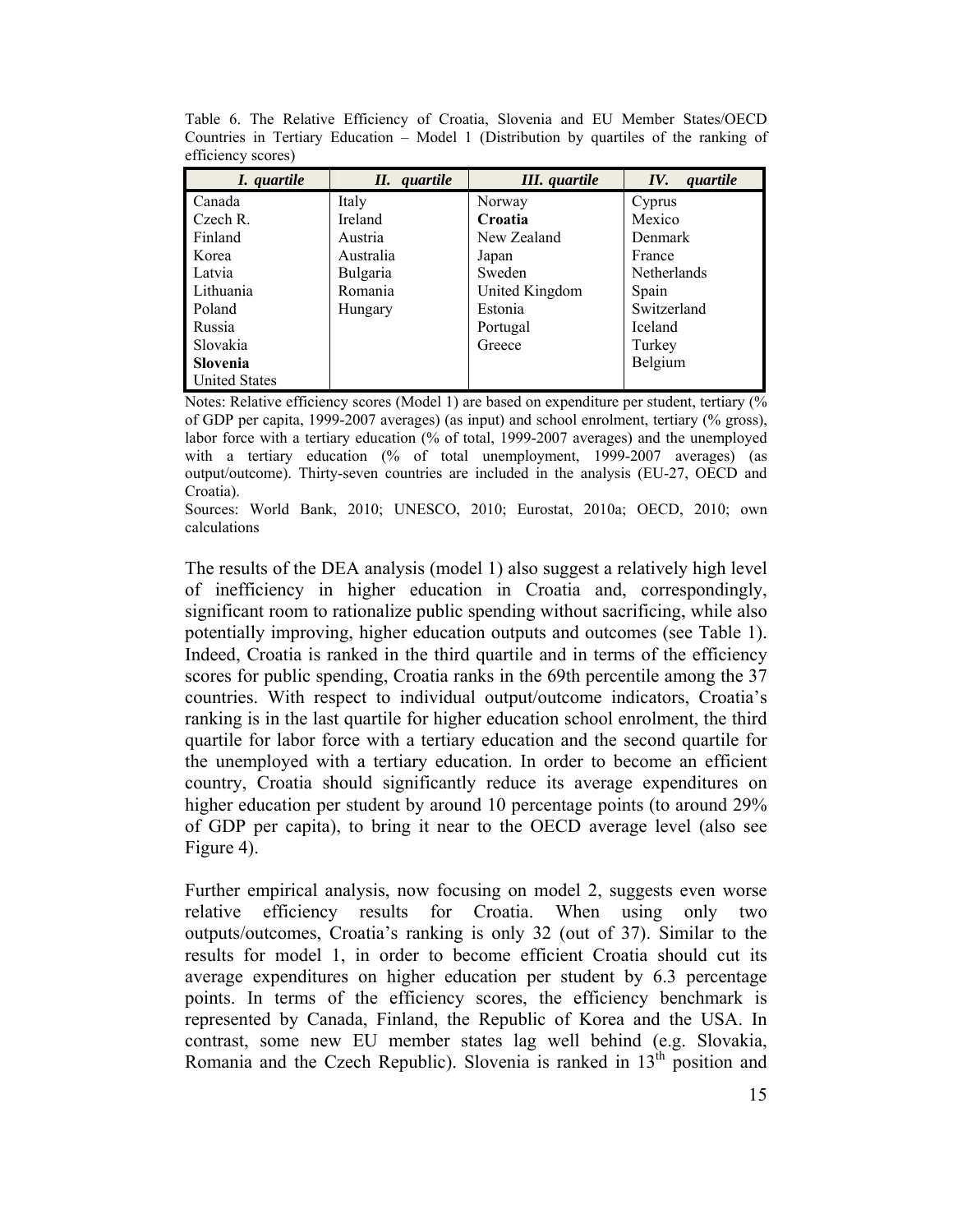would improve its efficiency score by significantly expanding its labor force with a tertiary education (by around 8.5 percentage points) (see Table 8).

| Model 1              |                                                    |                |                                                    |  |  |
|----------------------|----------------------------------------------------|----------------|----------------------------------------------------|--|--|
| Country              | Output-Oriented<br><b>VRS</b><br><b>Efficiency</b> | Rank           | <b>Benchmarks</b>                                  |  |  |
| Canada               | 1.00000                                            | $\mathbf{1}$   | Canada                                             |  |  |
| Cyprus               | 1.18366                                            | 37             | Lithuania, Slovakia                                |  |  |
| Czech R.             | 1.00000                                            | 1              | Czech R.                                           |  |  |
| Estonia              | 1.04146                                            | 21             | Republic of Korea, Lithuania, Poland               |  |  |
| Finland              | 1.00000                                            | 1              | Finland                                            |  |  |
| France               | 1.11527                                            | 34             | Lithuania, Slovakia, Slovenia                      |  |  |
| Greece               | 1.02913                                            | 19             | Finland, Republic of Korea, Lithuania,<br>Slovenia |  |  |
| Hungary              | 1.00243                                            | 12             | Lithuania, Slovakia, Slovenia                      |  |  |
| Ireland              | 1.02849                                            | 17             | Lithuania, Slovakia, Slovenia                      |  |  |
| Italy                | 1.02854                                            | 18             | Poland, Slovakia, Slovenia                         |  |  |
| Japan                | 1.05563                                            | 24             | Lithuania, Russia, USA                             |  |  |
| Lithuania            | 1.00000                                            | $\mathbf{1}$   | Lithuania                                          |  |  |
| Poland               | 1.00000                                            | $\mathbf{1}$   | Poland                                             |  |  |
| Republic of<br>Korea | 1.00000                                            | $\mathbf{1}$   | Republic of Korea                                  |  |  |
| Romania              | 1.00460                                            | 13             | Poland, Slovakia                                   |  |  |
| Slovakia             | 1.00000                                            | $\mathbf{1}$   | Slovakia                                           |  |  |
| Spain                | 1.09684                                            | 32             | Republic of Korea, Lithuania, Slovenia             |  |  |
| Sweden               | 1.04480                                            | 23             | Finland, Lithuania, Slovenia                       |  |  |
| United<br>Kingdom    | 1.04353                                            | 22             | Lithuania, Slovakia, Slovenia                      |  |  |
| <b>USA</b>           | 1.00000                                            | $\mathbf{1}$   | <b>USA</b>                                         |  |  |
| Croatia              | 1.06280                                            | 26             | Lithuania, Slovakia, Slovenia                      |  |  |
| Slovenia             | 1.00000                                            | $\mathfrak{1}$ | Slovenia                                           |  |  |
| Average              | 1.08302                                            |                | Lithuania, Slovakia, Slovenia                      |  |  |

Table 7. The relative efficiency of higher education (DEA test) in Croatia, Slovenia and selected EU/OECD countries

Note: Relative efficiency scores (model 1) are based on expenditure per student, tertiary (% of GDP per capita, 1999-2007 averages) (as input) and school enrolment, tertiary (% gross), labor force with a tertiary education (% of total, 1999-2007 averages) and the unemployed with a tertiary education (% of total unemployment, 1999-2007 averages) (as output/outcome). Thirty-seven countries are included in the analysis (EU-27, OECD and Croatia).

Sources: World Bank, 2010; UNESCO, 2010; Eurostat, 2010a; OECD, 2010; own calculations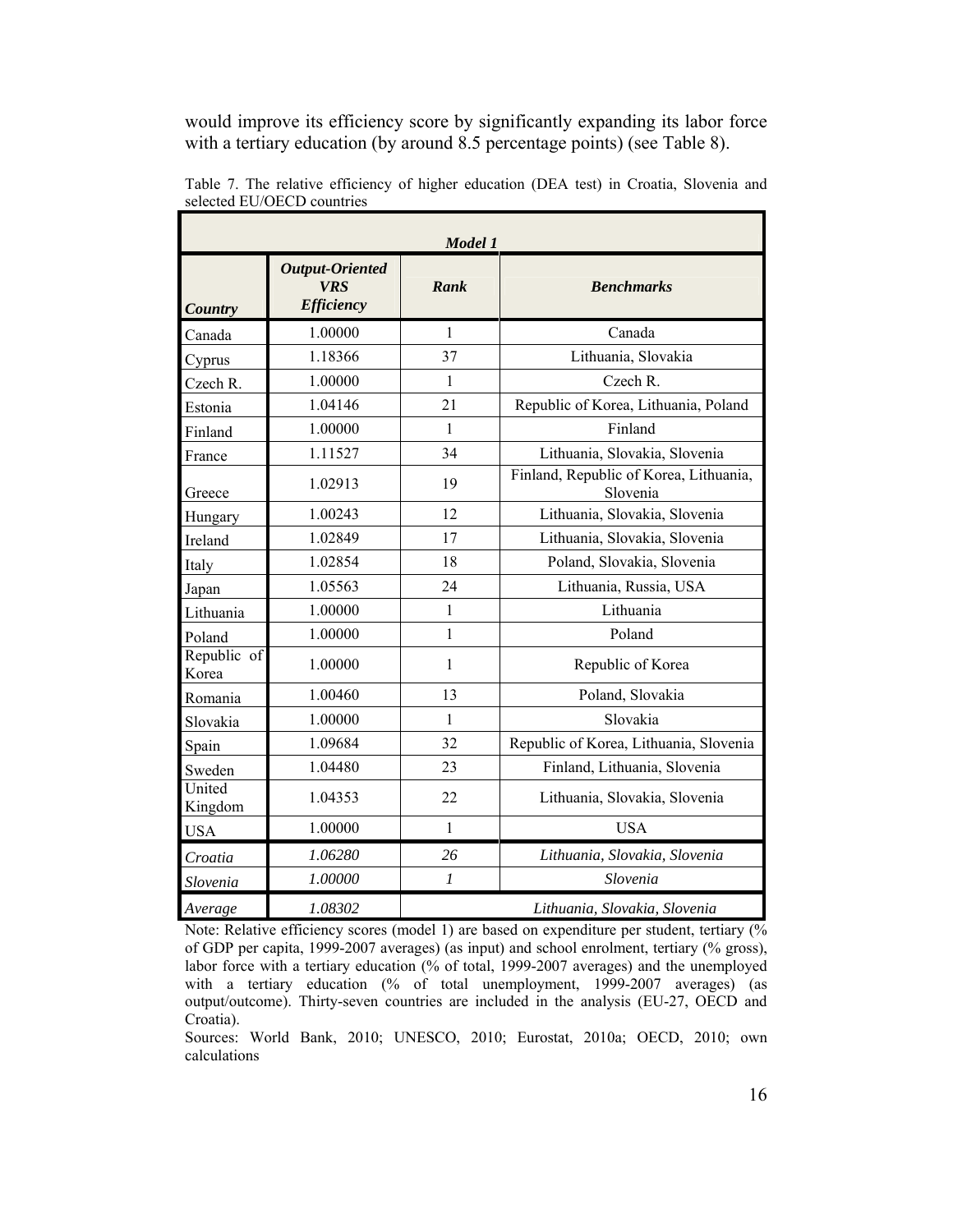|                         | <b>Model 2</b>                                            |              |                                                               | Model 3         |
|-------------------------|-----------------------------------------------------------|--------------|---------------------------------------------------------------|-----------------|
| <b>Country</b>          | <b>Output-Oriented</b><br><b>VRS</b><br><b>Efficiency</b> | Rank         | Output-<br><b>Oriented</b><br><b>VRS</b><br><b>Efficiency</b> | Rank            |
| Canada                  | 1.00000                                                   | 1            | 1.00000                                                       | $\mathbf{1}$    |
| Cyprus                  | 1.67953                                                   | 27           | 1.00000                                                       | $\mathbf{1}$    |
| Czech R.                | 2.22684                                                   | 33           | 1.00150                                                       | $\overline{7}$  |
| Estonia                 | 1.30988                                                   | 16           | 1.05556                                                       | $\overline{19}$ |
| Finland                 | 1.00000                                                   | 1            | 1.05675                                                       | 20              |
| France                  | 1.53264                                                   | 24           | 1.12190                                                       | 32              |
| Greece                  | 1.20181                                                   | 10           | 1.11110                                                       | 31              |
| Hungary                 | 1.68296                                                   | 28           | 1.01490                                                       | 9               |
| Ireland                 | 1.42107                                                   | 21           | 1.03222                                                       | 14              |
| Italy                   | 1.49834                                                   | 23           | 1.05756                                                       | 22              |
| Japan                   | 1.22651                                                   | 11           | 1.10190                                                       | 30              |
| Lithuania               | 1.24196                                                   | 12           | 1.00000                                                       | $\mathbf{1}$    |
| Poland                  | 1.48874                                                   | 22           | 1.03139                                                       | $\overline{13}$ |
| Republic<br>of<br>Korea | 1.00000                                                   | 1            | 1.23495                                                       | $\overline{37}$ |
| Romania                 | 2.31993                                                   | 35           | 1.01869                                                       | 10              |
| Slovakia                | 2.32826                                                   | 36           | 1.00000                                                       | $\overline{1}$  |
| Spain                   | 1.31759                                                   | 17           | 1.14550                                                       | 34              |
| Sweden                  | 1.16682                                                   | 8            | 1.08518                                                       | $\overline{27}$ |
| United<br>Kingdom       | 1.39209                                                   | 19           | 1.05127                                                       | $\overline{17}$ |
| <b>USA</b>              | 1.00000                                                   | $\mathbf{1}$ | 1.01436                                                       | $8\,$           |
| Croatia                 | 2.21438                                                   | 32           | 1.05913                                                       | 23              |
| Slovenia                | 1.25579                                                   | 13           | 1.02909                                                       | 12              |
| Average                 | 1.46587                                                   |              | 1.0923                                                        |                 |

Table 8. The relative efficiency of higher education (DEA test) in Croatia, Slovenia and selected EU/OECD countries (Model 2 and Model 3)

Note: Relative efficiency scores (model 2) are based on expenditure per student, tertiary (%) of GDP per capita, 1999-2007 averages) (as input) and school enrolment, tertiary (% gross) and labor force with a tertiary education (% of total, 1999-2007 averages) (as output/outcome). Relative efficiency scores (model 3) are based on school enrolment, tertiary (% gross) (as input), labor force with a tertiary education (% of total, 1999-2007 averages) and the unemployed with a tertiary education (% of total unemployment, 1999-2007 averages) (as output/outcome). Thirty-seven countries are included in the analysis (EU-27, OECD and Croatia).

Sources: World Bank, 2010; UNESCO, 2010; Eurostat, 2010a; OECD, 2010; own calculations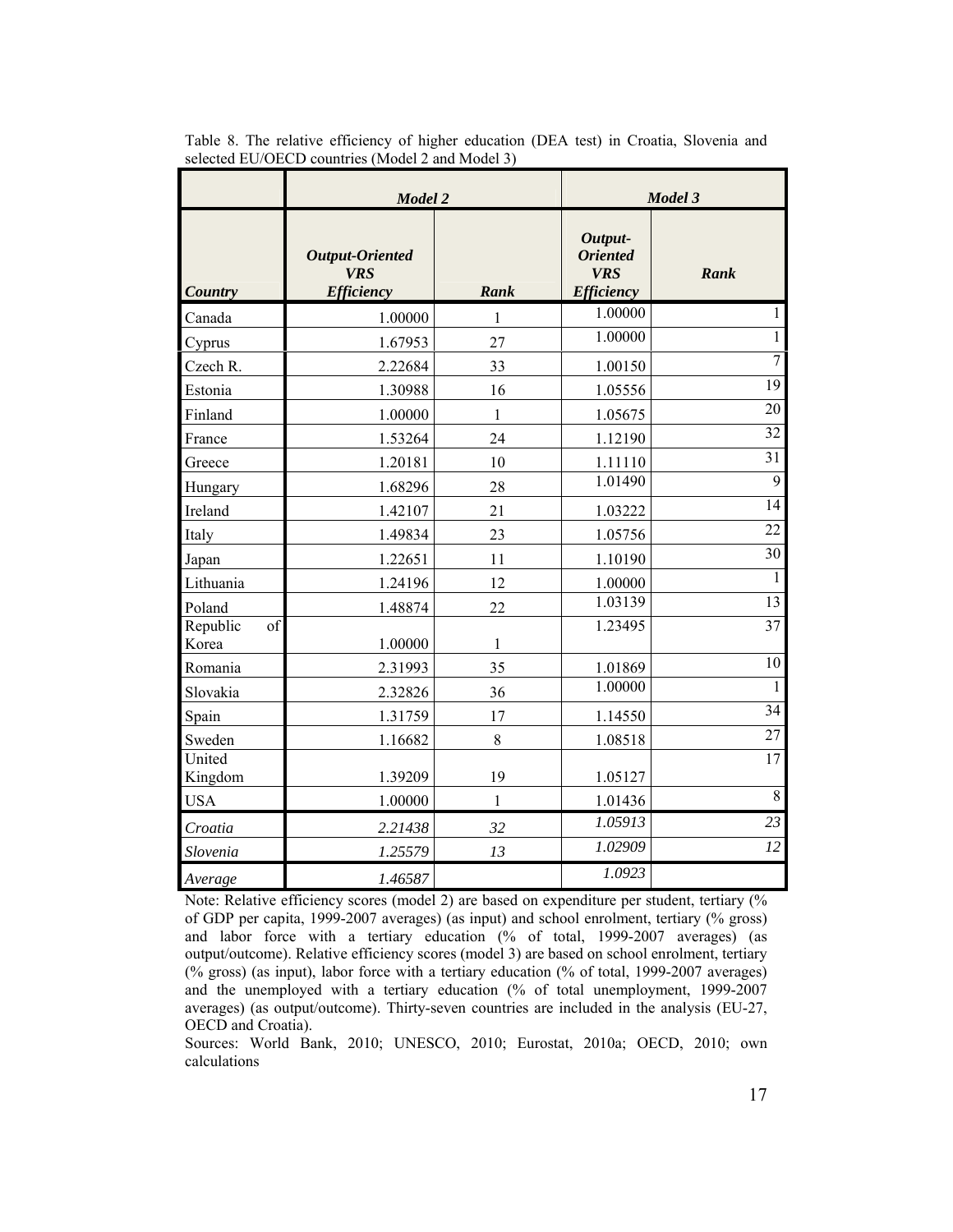Model 3 reveals that only three countries are technically efficient, i.e. Canada, Cyprus and Lithuania. With this model, Croatia once again lags behind Slovenia as far as relative efficiency is concerned. Indeed, in the group of 37 nations Croatia is only ranked in  $23<sup>rd</sup>$  place in particular due to its relatively low rate of labor force with a tertiary education. By contrast, Slovenia has better efficiency results, despite it lagging behind the most efficient countries. The empirical results suggest that the Slovenian higher education system is inefficient due to its significantly high rate of school enrolment (in higher education) which is not leading to a higher rate of labor force with a tertiary education and a lower rate of the unemployed (with a higher education). Hence, the same output/outcome could be achieved with a much lower level of school enrolment (around 30 percentage points less).

According to our descriptive and empirical analysis, it is obvious that the higher education systems in Croatia and Slovenia suffer from relatively low technical efficiencies (in particular in Croatia). To improve each system's efficiency, performance-based funding models for higher education should be developed and further emphasis should be placed on quality assurance in higher education and the integration of the facilities. Moreover, curricula in universities should also be reformed to better reflect the needs of the economy, whereas dialogue and cooperation between the private sector and universities should be greatly increased. Indeed, trade unions and employers should be actively involved in education reform, especially in the area of vocational education, and improving the education system should be a top priority for the unions.

## **4. CONCLUSION**

Spending on higher education systems plays an important role in improving economic growth and development. At the same time, it represents an important tax burden on taxpayers. The efficiency with which inputs produce the desired outputs is thus an important public policy issue. In this study, an attempt was made to measure the relative efficiency of higher education across selected OECD and EU countries, in particular in Croatia (as an EU candidate country) and Slovenia, using data envelopment analysis (DEA) in a VRS framework. The research results suggest the significant inefficiency of higher education spending in Croatia and therefore the considerable potential to reduce government expenditure and/or to augment the higher education output/outcome. Conversely, regardless of the input-output/outcome mix, the higher education system in Slovenia is shown to have a much higher level of efficiency compared to Croatia as well as many other comparable EU and OECD countries. The results also indicate that some developed nations (e.g.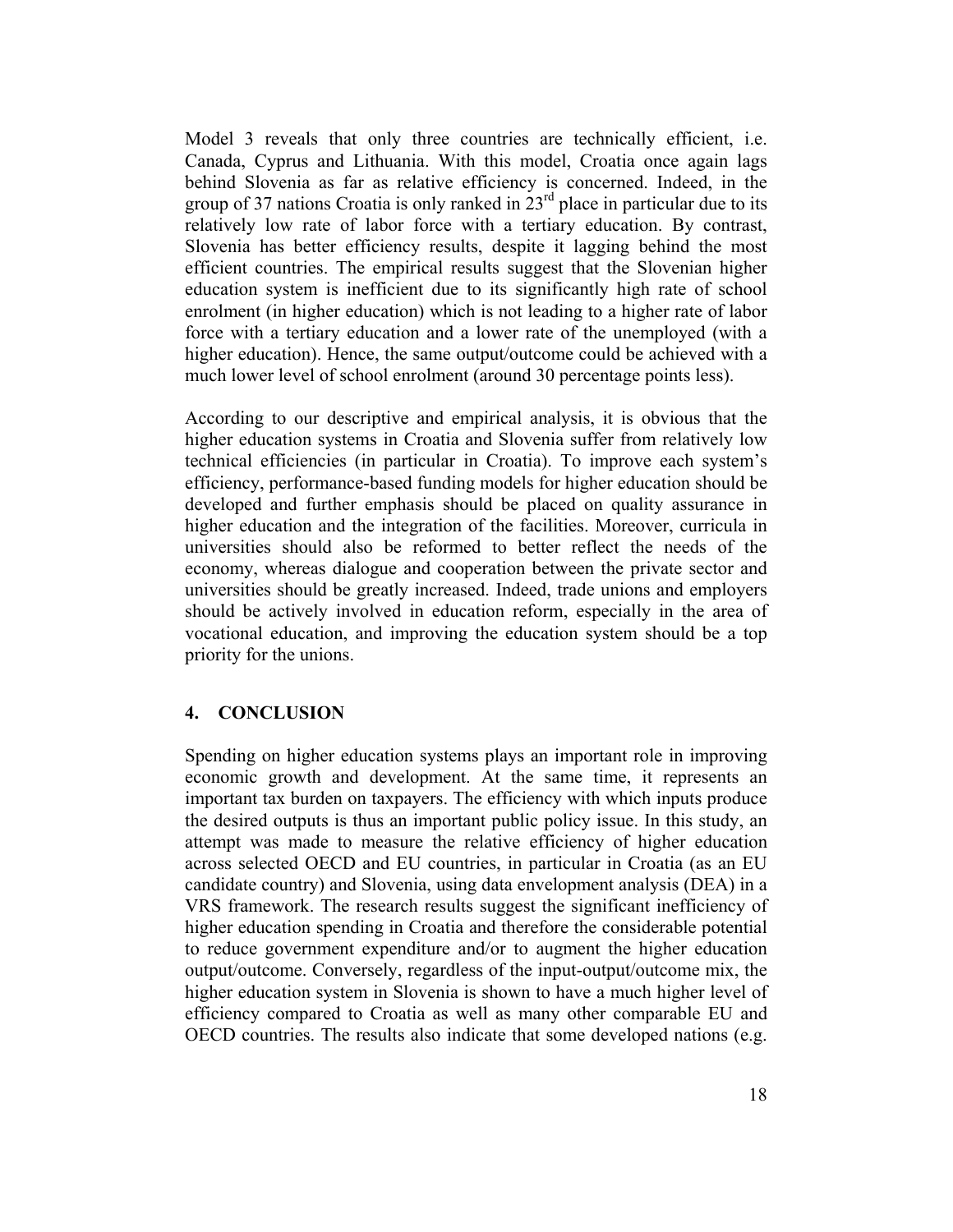Canada, the USA) can serve as benchmarks for their efficient use of higher education resources.

Nevertheless, at least three caveats should be noted when we measure the efficiency of the higher education sector and they should be taken into consideration when interpreting the presented results. Firstly, the application of the presented techniques are hampered by a lack of suitable data to support those techniques. Quality data are needed because the techniques available to measure efficiency are sensitive to outliers and may be influenced by exogenous factors. Indeed, the substantial inefficiency found might simply be a reflection of environmental factors (such as climate, socio-economic background etc.). This also suggests the need to apply a combination of techniques to measure efficiency and effectiveness. Secondly, the precise definition used of inputs, outputs and outcomes might significantly influence the results. Finally, it seems important to bear in mind that, when using a non-parametric approach and despite DEA being an established and valid methodology, differences across countries are not statistically assessed, which may be considered a further limitation of such methodology.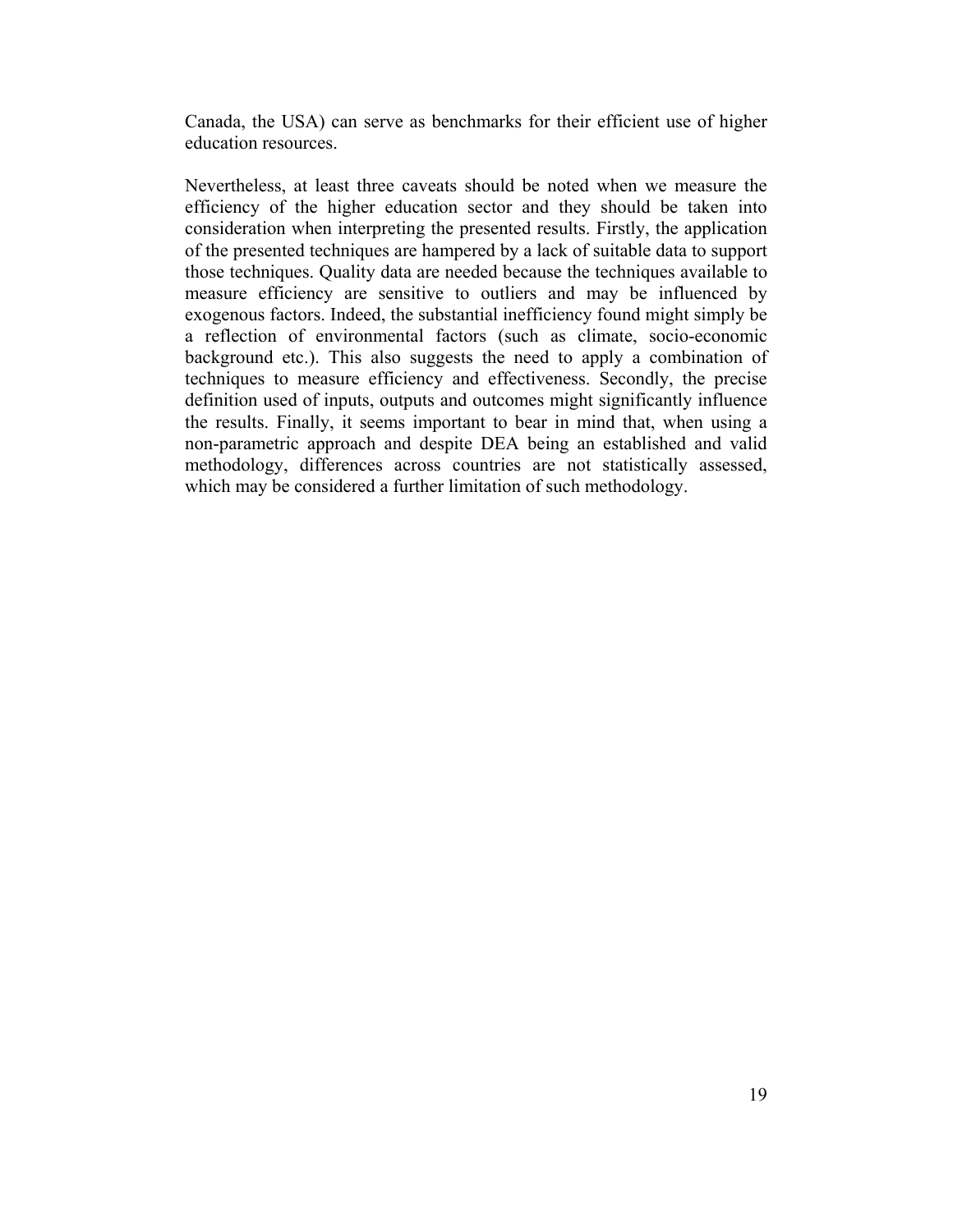#### **REFERENCES**

- 1. Athanassopoulos, A.D., Shale, E. (1997): *Assessing the Comparative Efficiency of Higher Education Institutions in the UK by Means of Data Envelopment Analysis;* Education Economics; Vol. 5, No. 2, pp. 117-134.
- 2. Audretsch, D., B., Lehmann, E.E:, Warning, S. (2003): *University Spillovers: Strategic Location and New Firm Performance;* CEPR Discussion Paper No. 3837.
- 3. Bevc, M., Uršič, S. (2008): *Relations between funding, equity, and efficiency of higher education;* Education Economics; Vol. 16, No. 3, September, pp. 229-244.
- 4. Chapple, W., Lockett, A., Siegel, D., Wright, M. (2005): *Assessing the relative performance of U.K. university technology transfers offices: parametric and non-parametric evidence;* Research Policy 34: 369-384.
- 5. Croatian Central Bureau of Statistics (2009): Statistical Yearbook 2009, Annual Reports.
- 6. DiNardo, J., Tobias, J.L. (2001): *Nonparametric Density and Regression Estimation;* Journal of Economic Perspectives; Vol. 15, No. 4, Fall, pp. 11-28.
- 7. European Commission (2009): *Progress towards the Lisbon Objectives in Education and Training – Indicators and benchmarks;* Commission staff working paper.
- 8. Eurostat (2009): *Key data on education in Europe 2009;* European commission – Eurostat – Eurydice; Luxembourg. http://eacea.ec.europa.eu/education/eurydice/documents/key\_data\_series/ 105EN.pdf. (accessed 15 September 2010)
- 9. Eurostat (2010a): *Education in Europe Key statistics 2008;* Population and social conditions; Data in focus 37/2010. http://epp.eurostat.ec.europa.eu/cache/ITY\_OFFPUB/KS-QA-10-037/EN/KS-QA-10-037-EN.PDF (accessed 18 September 2010)
- 10. Eurostat (2010b) *Indicators on education expenditure for 2007;*  Population and social conditions; Data in focus 38/2010.
- 11. Jafarov, E., Gunnarsson, V. (2008): *Government Spending on Health Care and Education in Croatia: Efficiency and Reform Options;* International Monetary Fund; IMF Working Paper; WP/08/136.
- 12. Johnes, J. (2006): *Data envelopment analysis and its application to the measurement of efficiency in higher education;* Economics of Education Review 25 (2006), pp. 273-288.
- 13. MHEST (2010a): Higher education: Directorate for Higher Education; http://www.mvzt.gov.si/si/delovna\_podrocja/visoko\_solstvo/ (accessed 20 November 2010)
- 14. MHEST (2010b): A draft of the National Higher Education Master Plan 2011/20; http://www.mvzt.gov.si/fileadmin/mvzt.gov.si/pageuploads/pdf/ odnosi\_z\_javnostmi/14.10.\_NPVS.pdf (accessed 10 November 2010)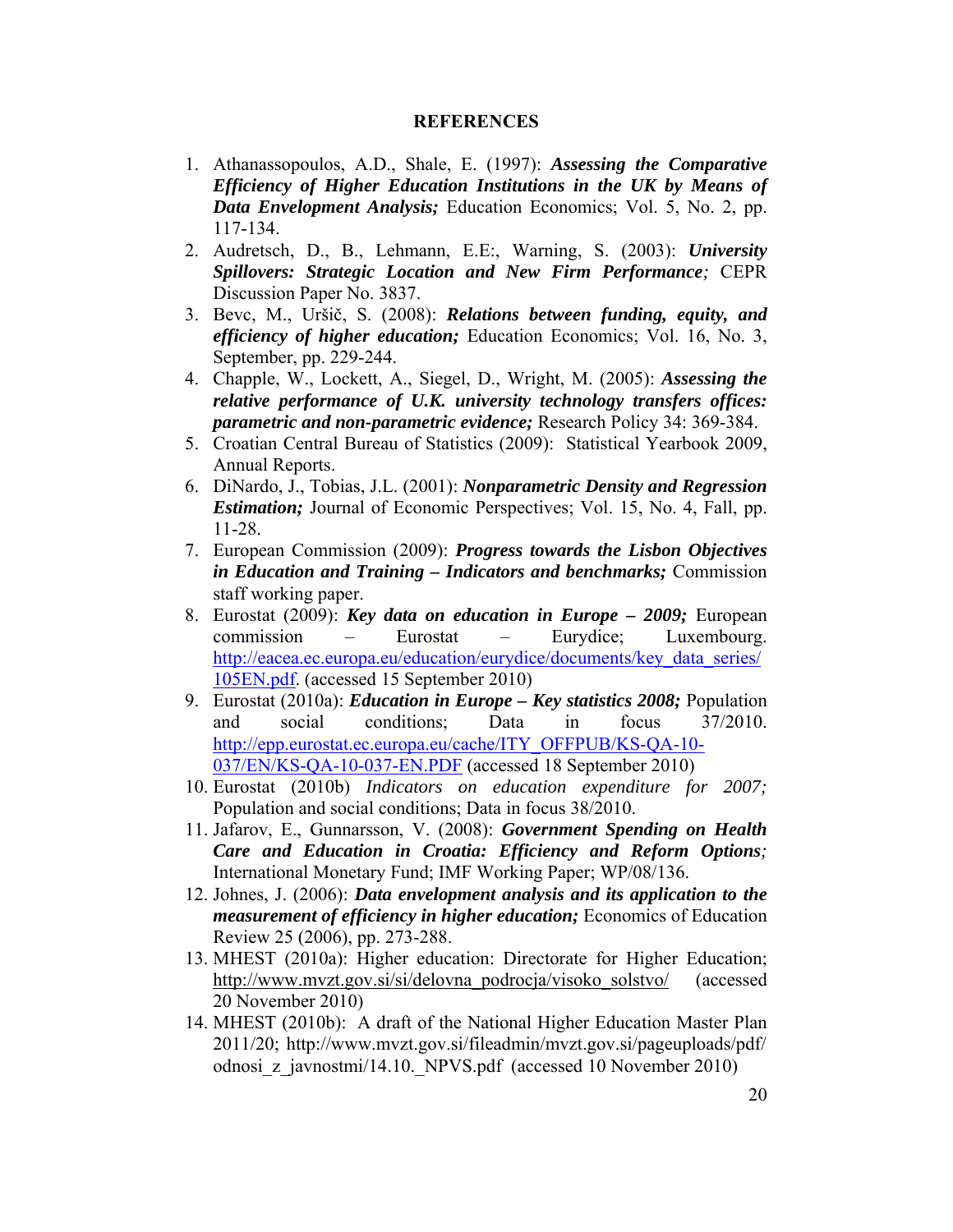- 15. MoSES (2007): *OECD Thematic Review of Tertiary Education Country Background Report for Croatia;* Republic of Croatia; Ministry of Science, Education and Sports, April 2007, Zagreb.
- 16. Obadić, A., Broz, M. (2008): *The Transition Process from School to Work: A Macro Approach;* Poslovna izvrnost/Business Excellence, God. II (2008) No. 2; ISSN 1846-3355; UDC: 338.24:37+331.5, pp. 45-60.
- 17. OECD (2001): *Thematic Review of National Policies for Education: Croatia***;** Paris, OECD.
- 18. OECD (2006): *Chair's Summary* (Summary by the Chair, Marietta Giannakou, Minister of National Education and Religious Affairs, Greece); Meeting of OECD Education Ministers – *Higher Education: Quality, Equity and Efficiency* – took place on 27-28 June 2006 in Athens.
- 19. OECD (2009a): *Education at Glance 2009;* OECD Indicators http://www.oecd.org/dataoecd/41/25/43636332.pdf (accessed 25 September 2010)
- 20. OECD (2009b): *Higher Education to 2030***,** Volume 2: Globalisation; http://www.oecd.org/document/18/0,3343,en\_2649\_35845581\_43908242 \_1\_1\_1\_1,00.html (accessed 25 September 2010)
- 21. OECD (2010): Education at glance: OECD Indicators http://www.oecd.org/document/52/0,3343,en\_2649\_39263238\_45897844 \_1\_1\_1\_1,00.html (accessed 09 September 2010)
- 22. SORS (2009): Statistical Yearbook 2009; Ljubljana, SORS.
- 23. SORS (2010): Graduates from vocational colleges and higher education institutions, Slovenia, 2009 - final dana; Ljubljana, SORS.
- 24. Tajnikar, M., Debevec, J. (2008): *Funding system of full-time higher education and technical efficiency: case of the University of Ljubljana;* Education Economics, Vol. 16, No. 3, pp. 289-303.
- 25. Tóth, R. (2008): *Using DEA to evaluate efficency of higher education;* Abstract, Applied Studies in Agribusiness and Commerce; Agroinform Publishing House, Budapest, Conference Papers, pp. 79-82; http://ageconsearch.umn.edu/bitstream/53548/2/17\_Using%20DEA\_Apst ract.pdf. (accessed 15 October 2010)
- 26. Unesco (2010), Data Centre, Montreal: UNESCO Institute for Statistics, *On-line*.
- 27. Warning, S. (2004): *Performance Differences in German Higher Education: Empirical Analysis of Strategic Groups;* Review of Industrial Organization 24, pp. 393-408.
- 28. World Bank (2008a): *Croatia Restructuring Public Finance to Sustain Growth and Improve Public Services;* A Public Finance Review; February 2008; Report No. 37321-HR.
- 29. World Bank (2008b): *HRVATSKA Restrukturiranje javnih financija radi podrške rastu i poboljšanju javnih usluga;* Analiza javnih financija, veljača 2008; Dokument Svjetske banke, Izvječće br. 37321-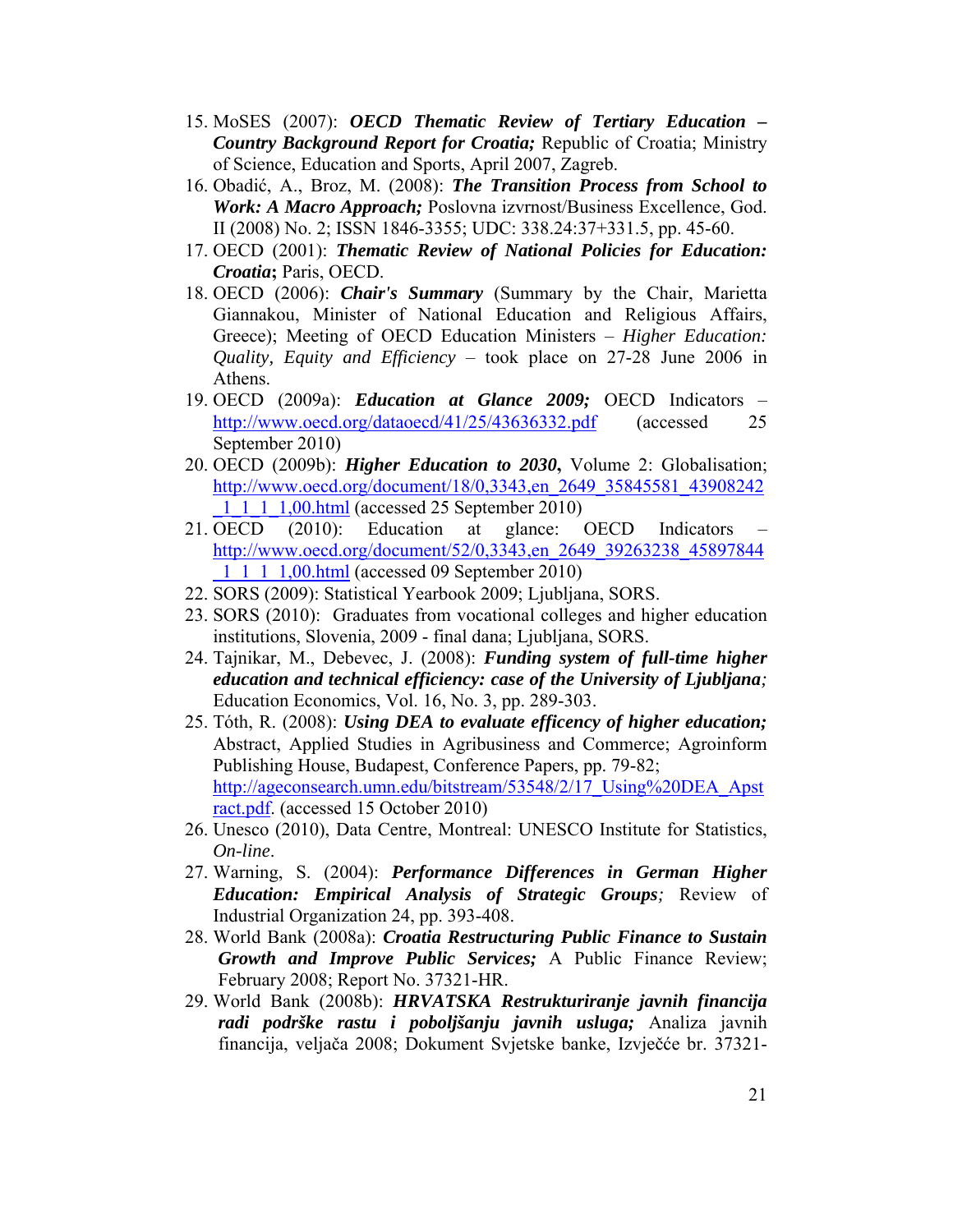HR;http://siteresources.worldbank.org/INTCROATIA/Resources/Croatia pfr\_hr.pdf (accessed 20 October 2010)

- 30. World Bank (2009): *EU Convergence Report;* Svezak II: Cjelovito 48879-HR, lipanj 2009.; http://siteresources.worldbank.org/CROATIAEXTN/Resources/HRConv ergence.pdf (accessed 20 October 2010)
- 31. World Bank (2010), World Development Indicators, *On-line*.